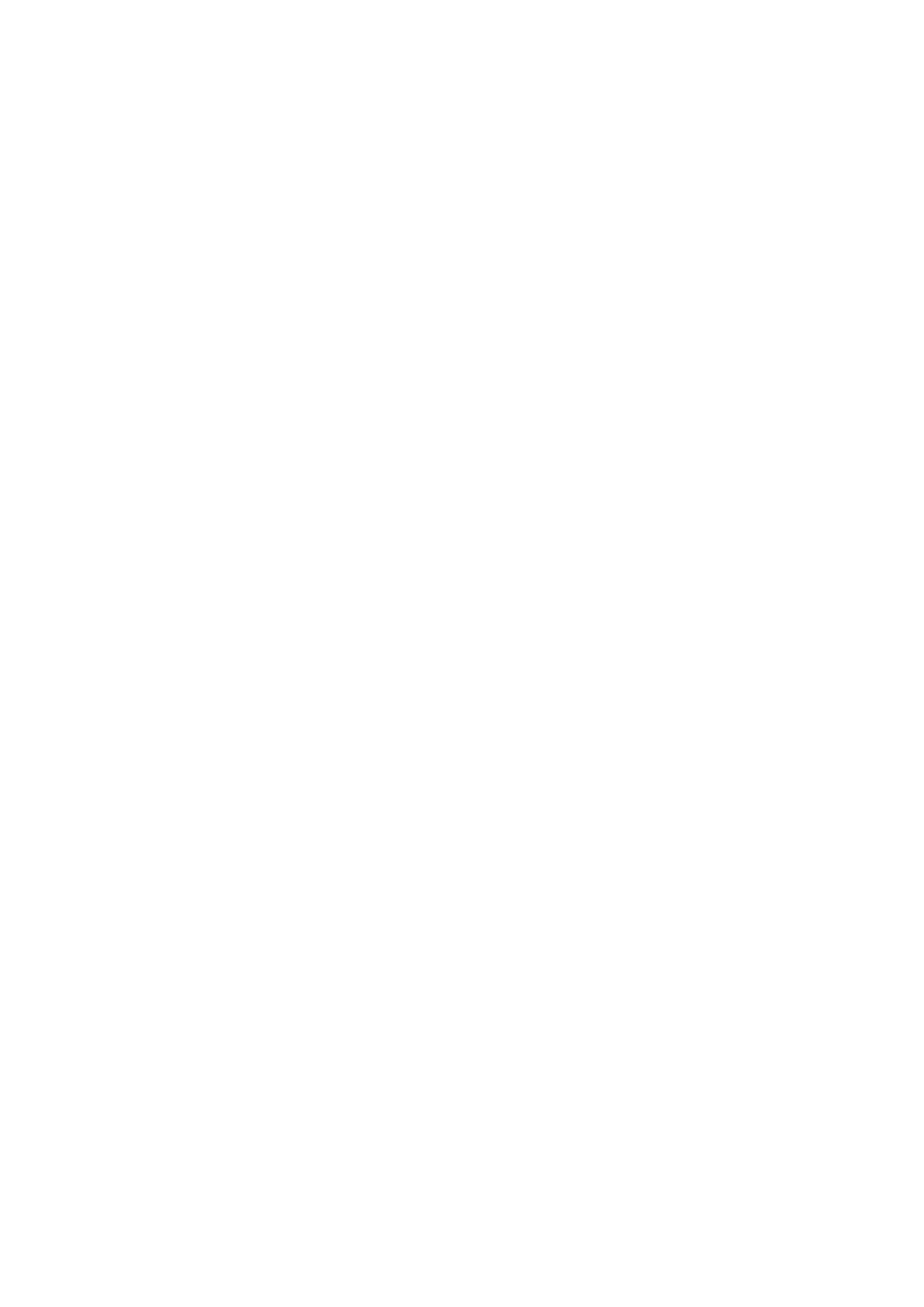*I certify that this public bill, which originated in the Legislative Assembly, has finally passed the Legislative Council and the Legislative Assembly of New South Wales.*

> *Clerk of the Legislative Assembly. Legislative Assembly, Sydney, , 2012*



New South Wales

# **Primary Industries Legislation Amendment (Biosecurity) Bill 2012**

Act No , 2012

An Act to amend the *Animal Diseases (Emergency Outbreaks) Act 1991*, the *Fisheries Management Act 1994*, the *Noxious Weeds Act 1993* and the *Plant Diseases Act 1924* to make further provision with respect to biosecurity; and for other purposes.

*I have examined this bill and find it to correspond in all respects with the bill as finally passed by both Houses.*

*Assistant Speaker of the Legislative Assembly.*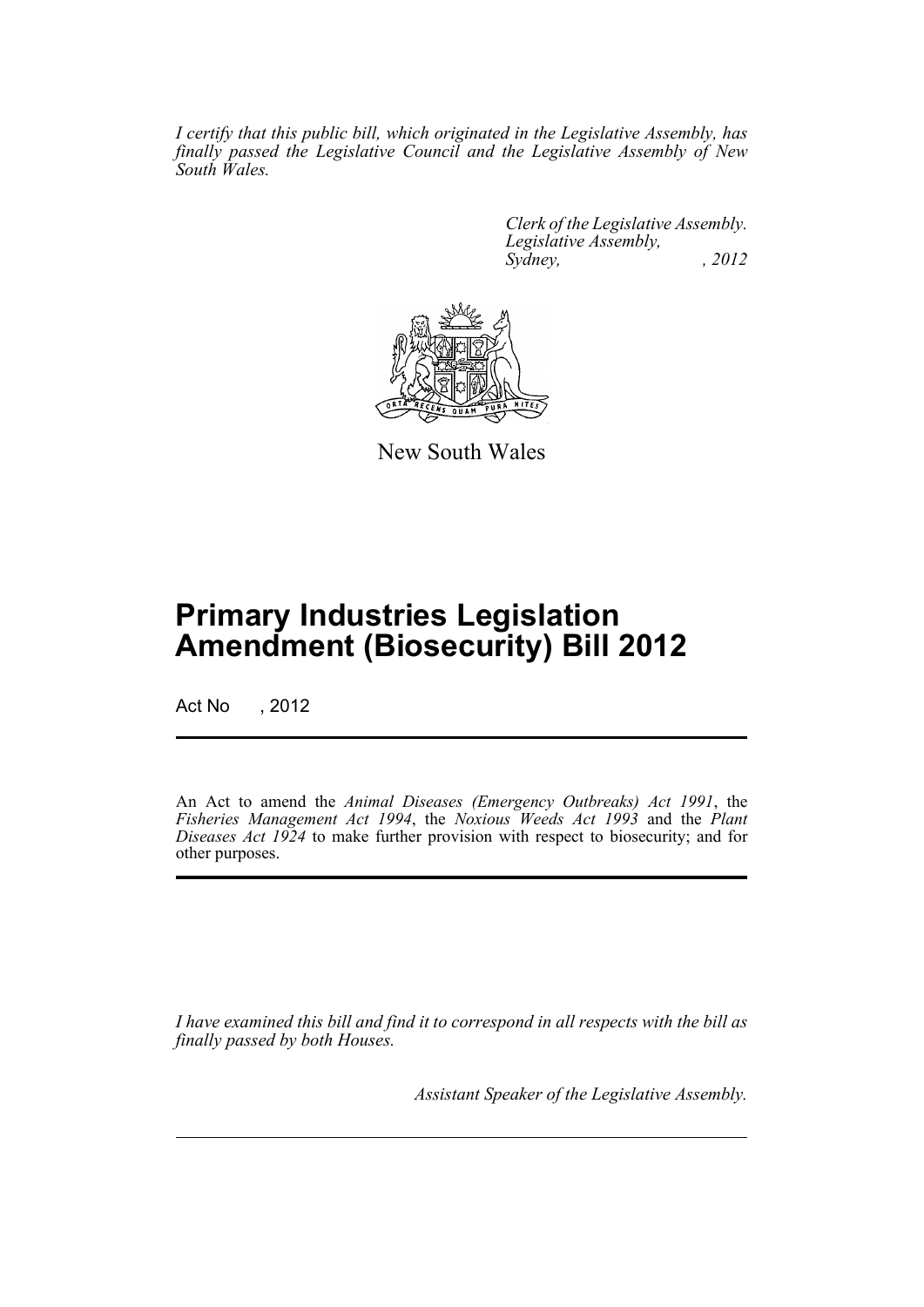# <span id="page-3-0"></span>**The Legislature of New South Wales enacts:**

# **1 Name of Act**

This Act is the *Primary Industries Legislation Amendment (Biosecurity) Act 2012*.

# <span id="page-3-1"></span>**2 Commencement**

- (1) This Act commences on the date of assent to this Act, except as provided by subsection (2).
- (2) Schedule 1 commences on a day or days to be appointed by proclamation.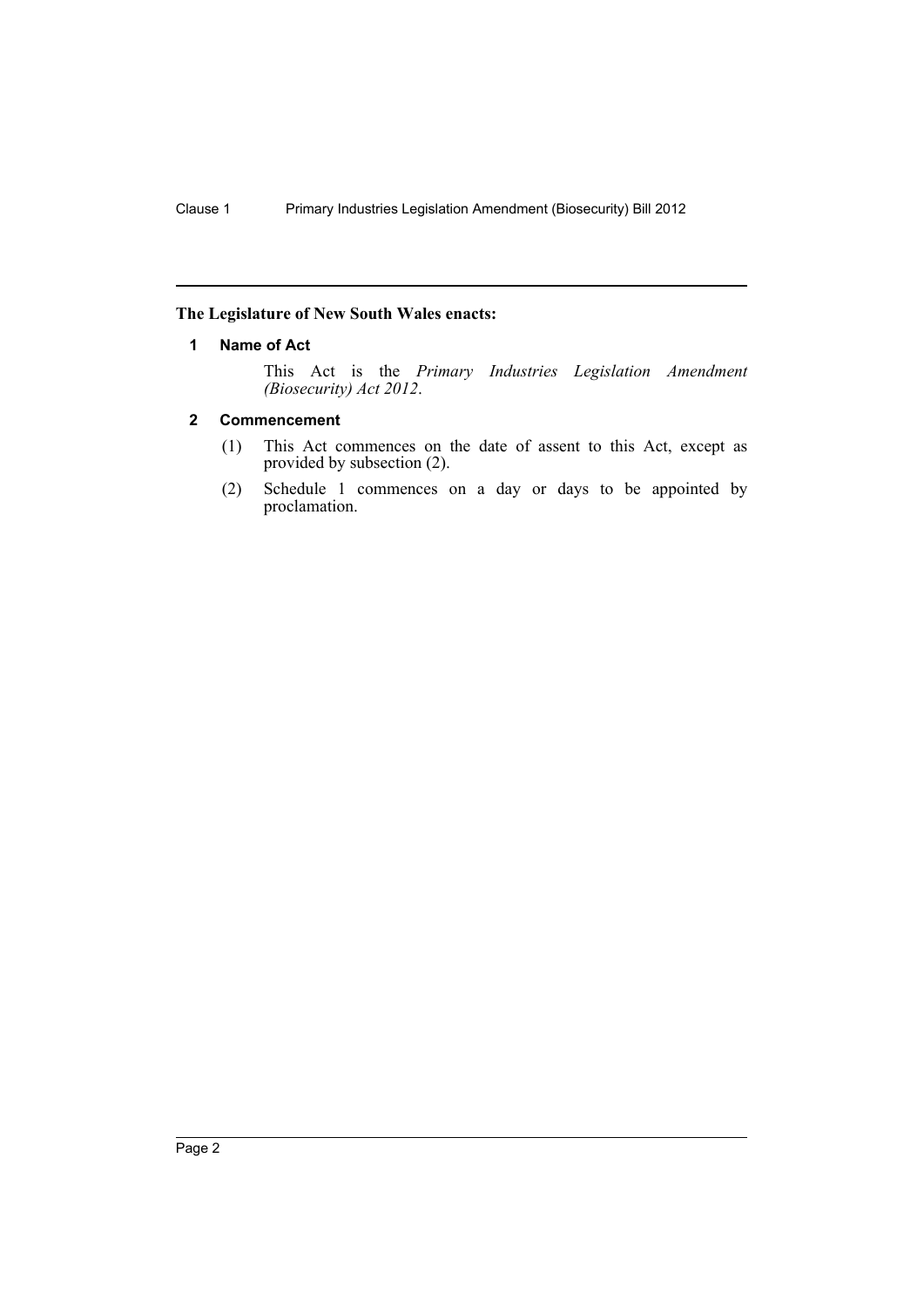Amendment of Animal Diseases (Emergency Outbreaks) Act 1991 No 73 Schedule 1

# <span id="page-4-0"></span>**Schedule 1 Amendment of Animal Diseases (Emergency Outbreaks) Act 1991 No 73**

# **[1] Long title**

Insert "and certain animal pests" after "other animals".

# **[2] Section 1 Name of Act**

Insert "*and Animal Pests*" after "*Animal Diseases*".

# **[3] Section 6B**

Insert after section 6A:

# **6B Meaning of "emergency animal pest"**

- (1) For the purposes of this Act, *emergency animal pest* means any animal that is not indigenous to a particular area and is an animal of a kind declared by the Minister, by order in writing, to be an emergency animal pest for the purposes of this Act.
- (2) An order by the Minister under this section:
	- (a) comes into force on the date that it is signed, and
	- (b) must be published in the Gazette within 14 days after that date.
- (3) An order that is not published within 14 days after it is made is taken (unless it has already been revoked) to have been revoked at the end of that 14-day period.

# **[4] Section 11A Extent of declaration**

Omit "or vehicles". Insert instead ", vehicles or other things".

# **[5] Section 11A (2)**

Insert at the end of section 11A:

(2) For the purposes of this section, a declaration may identify a class or description of things that are not animals, animal products, fodder, fittings, soil or vehicles as affected by the declaration if those things are or could be infected with an emergency animal disease, or could assist the spread of infection of an emergency animal disease.

# **[6] Section 12 Permit for entry or exit**

Omit "or soil" from section 12 (1) (c). Insert instead ", soil or other thing".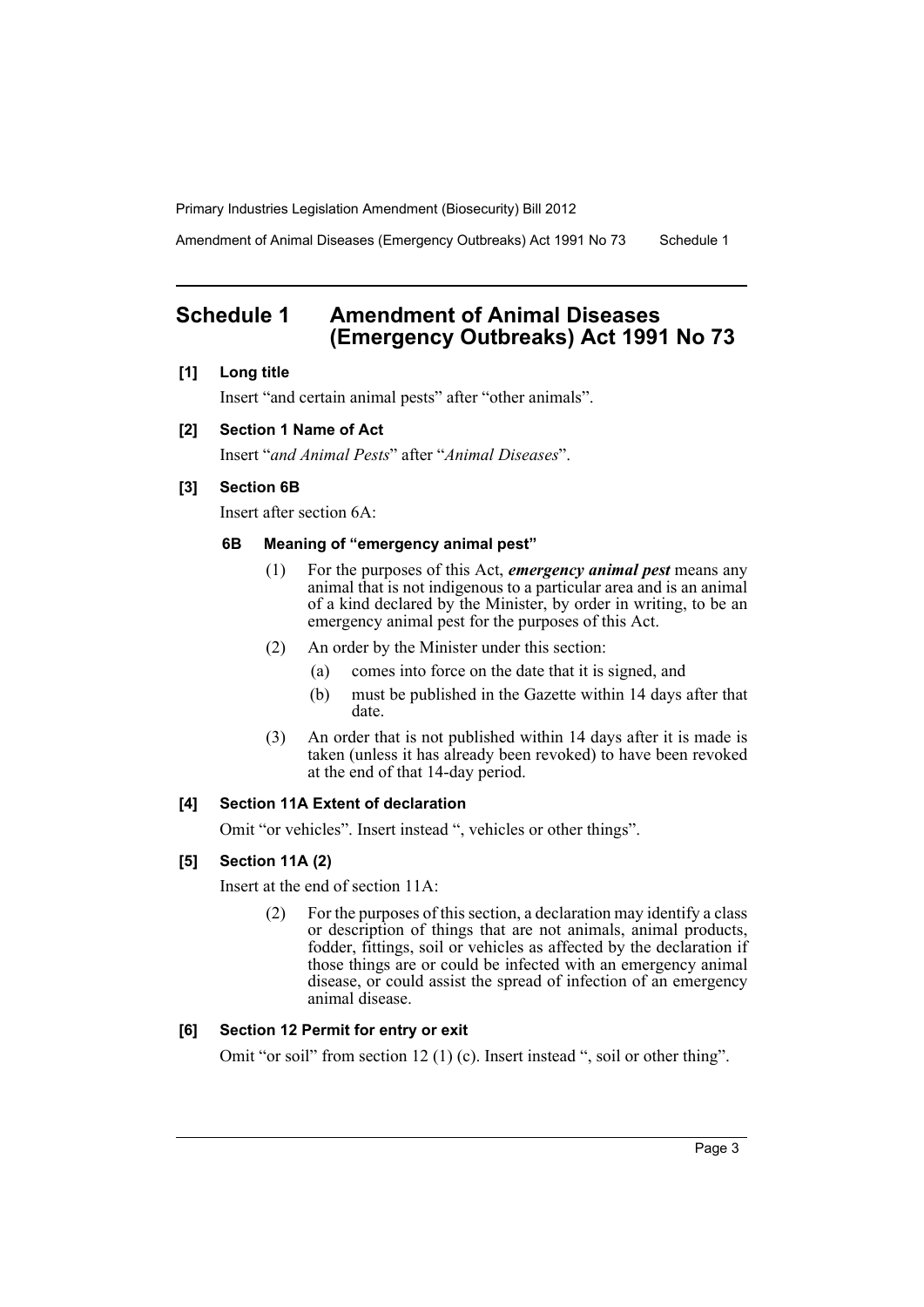Schedule 1 Amendment of Animal Diseases (Emergency Outbreaks) Act 1991 No 73

# **[7] Section 12 (2)**

Omit "or vehicle". Insert instead ", vehicle or thing".

# **[8] Section 12 (2) (b)**

Omit "or soil". Insert instead ", soil or other things".

# **[9] Section 13 Entry and exit points**

Omit "or soil" from section 13 (1) (b). Insert instead ", soil or other thing".

# **[10] Section 13 (3) (c)**

Omit "or vehicle". Insert instead ", vehicle or other thing".

# **[11] Section 15 Declaration of restricted areas**

Omit "or vehicles" from section 15 (2).

Insert instead ", vehicles or other things".

# **[12] Section 15 (3)**

Insert after section 15 (2):

(3) For the purposes of this section, a declaration may identify a class or description of things that are not animals, animal products, fodder, fittings, soil or vehicles as affected by the declaration if those things are or could be infected with an emergency animal disease, or could assist the spread of infection of an emergency animal disease.

#### **[13] Section 16 Permit for entry or exit**

Omit "or vehicles" from section 16 (1). Insert instead ", vehicles or other things".

# **[14] Section 16 (2)**

Omit "or vehicle". Insert instead ", vehicle or other thing".

# **[15] Section 18 Entry and exit points**

Omit "or vehicle" from section 18 (1). Insert instead ", vehicle or other thing".

# **[16] Section 18 (2)**

Omit "or vehicles". Insert instead ", vehicle or other thing".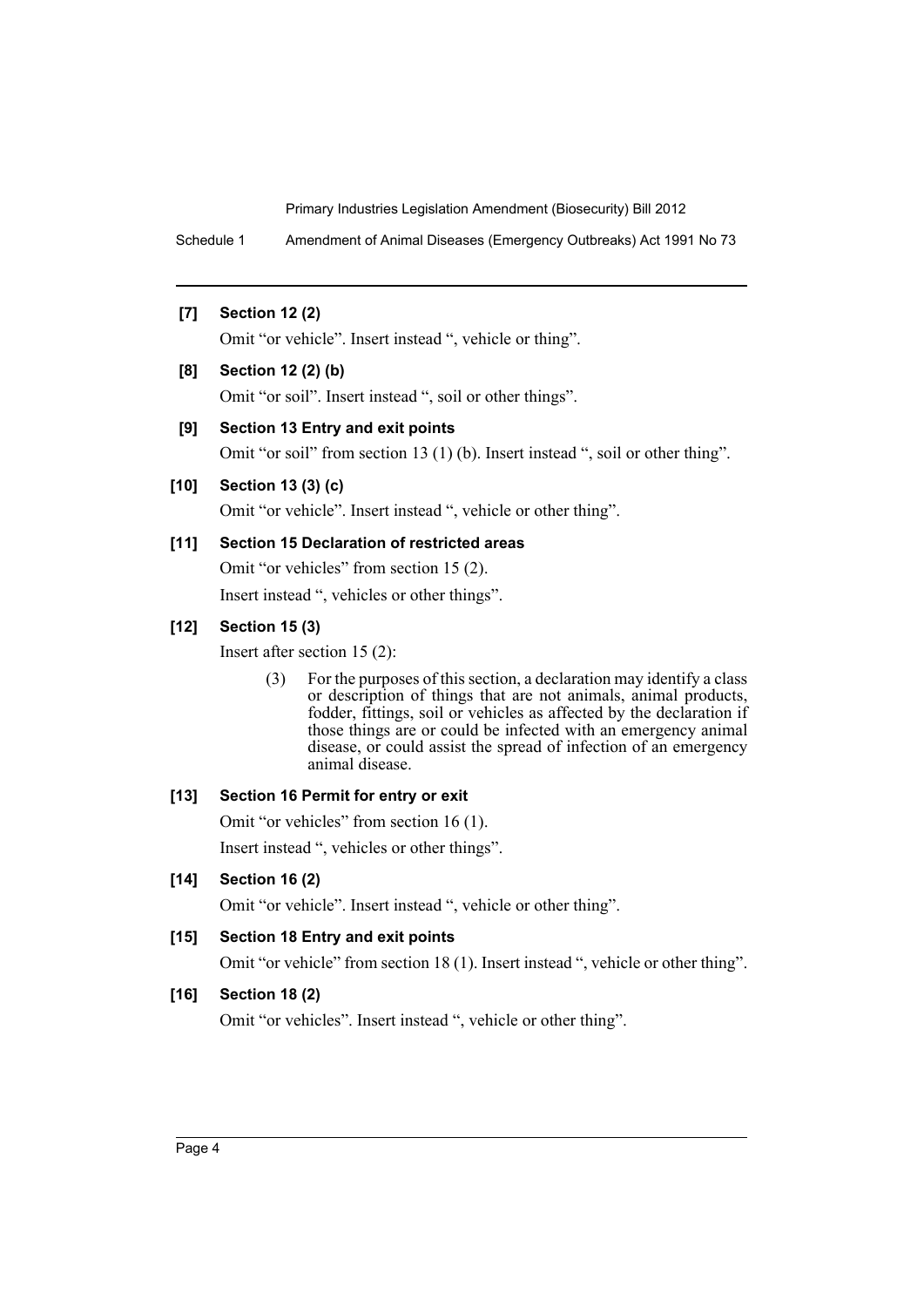Amendment of Animal Diseases (Emergency Outbreaks) Act 1991 No 73 Schedule 1

#### **[17] Section 20 Area restriction order**

Insert after section 20 (1):

(1AA) An area restriction order may also authorise inspectors to take measures specified in the order within the restricted area for the purpose of controlling, eradicating or preventing the spread of an emergency animal disease.

# **[18] Section 20 (2)**

Insert "or authorise" after "require" wherever occurring.

# **[19] Section 22 Control orders**

Insert "or specified part of the control area" after "control area" in section 22 $(1)$  $(a)$  $(v)$ .

# **[20] Section 22 (1A)**

Insert after section 22 (1):

(1A) A control order may also authorise inspectors to take measures specified in the order within the control area or a specified part of the control area for the purpose of controlling, eradicating or preventing the spread of an emergency animal disease.

# **[21] Section 24 Permits**

Omit "or restricted area" from section 24 (1) (a).

Insert instead ", restricted area or control area".

# **[22] Section 24 (2A)**

Omit "Minister". Insert instead "Director-General".

# **[23] Part 3A**

Insert after Part 3:

# **Part 3A Control of emergency animal pests**

# **Division 1 Duties**

# **27A Duty to notify**

A person:

(a) who owns any premises on which the person suspects there is an emergency animal pest, or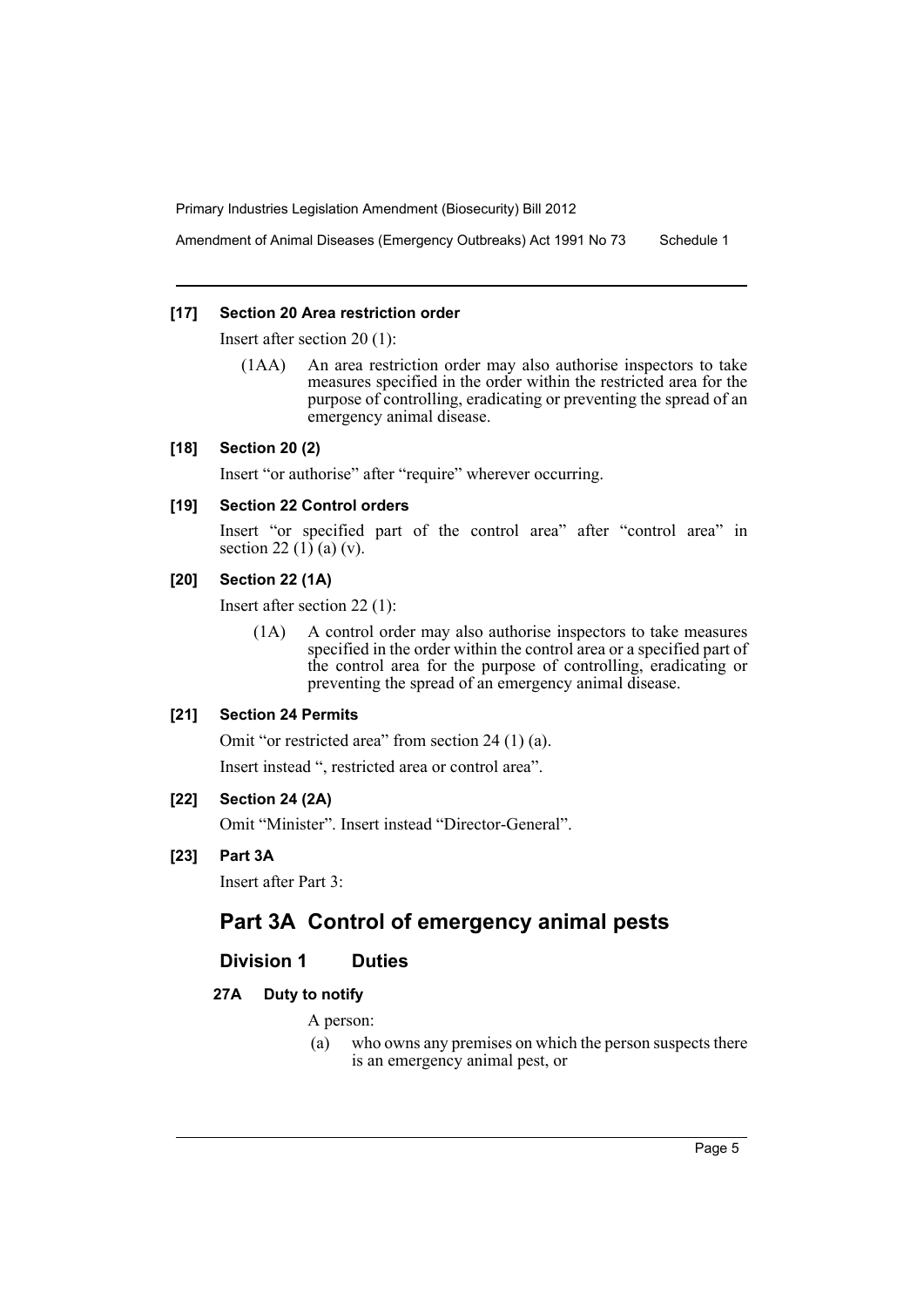Schedule 1 Amendment of Animal Diseases (Emergency Outbreaks) Act 1991 No 73

- (b) who owns, or is in charge of, or has in his or her possession or control, an animal that the person suspects is an emergency animal pest, or
- (c) who, in a professional capacity, is consulted in relation to an animal that the person suspects is an emergency animal pest, or in relation to land or premises on which the person suspects there is an emergency animal pest,

and who does not, as soon as possible after becoming aware of or suspecting the presence of the emergency animal pest, report it to an inspector by the quickest means of communication available to the person is guilty of an offence.

Maximum penalty: 200 penalty units.

#### **27B Release of emergency animal pests**

- (1) A person must not:
	- (a) intentionally or recklessly, do or cause or permit the doing of an act that is likely to result in the spread of emergency animal pests on any land, or
	- (b) threaten to do an act or to cause or permit the doing of an act that is likely to result in the spread of emergency animal pests on any land.

Maximum penalty: 1,000 penalty units or imprisonment for 2 years, or both.

(2) This section does not apply to a person who has the authority of the Director-General to be in possession of an emergency animal pest and who is acting in accordance with the regulations.

# **Division 2 Infested places**

#### **27C Declaration of infested place**

- (1) If the Minister reasonably suspects any premises, place or area within the State to be infested with an emergency animal pest, the Minister may by order declare it to be an infested place.
- (2) The declaration must identify the classes or descriptions of animal products, fodder, fittings, soil, vehicles or other things that are affected by the declaration.
- (3) For the purposes of this section, a declaration may identify a class or description of things that are not animal products, fodder, fittings, soil or vehicles as affected by the declaration if those things are or could be infested with emergency animal pests, or could assist the spread of infestation of emergency animal pests.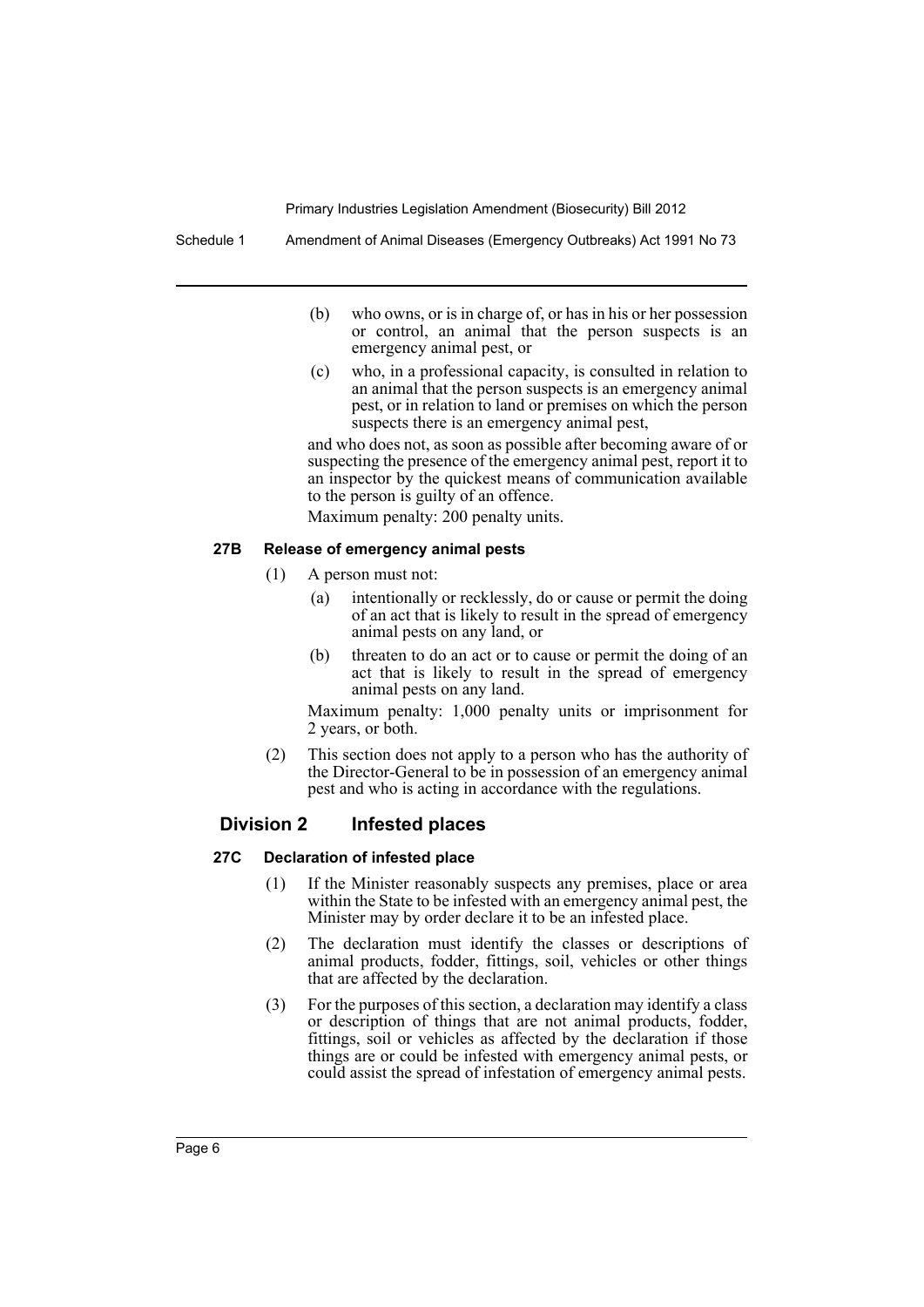Amendment of Animal Diseases (Emergency Outbreaks) Act 1991 No 73 Schedule 1

(4) Written notice of the declaration must be given to the owner or person in charge of or in apparent control of the premises, place or area to which the order relates.

# **27D Permit for entry or exit**

- (1) A person (other than an inspector) who:
	- (a) enters or leaves any premises, place or area declared to be an infested place, or
	- (b) causes, permits or assists any other person to enter or leave any such premises, place or area, or
	- (c) brings, moves or takes, or allows any person to bring, move or take, any animal product, fodder, fitting, soil or other thing to which the relevant declaration applies into, within or out of any such premises, place or area, or
	- (d) causes, permits or assists any vehicle to enter or leave any premises, place or area declared to be an infested place,

is guilty of an offence unless the person is authorised to do so by a permit and the person complies with any conditions set out in the permit.

Maximum penalty: 400 penalty units or imprisonment for 12 months, or both.

- (2) Without limiting the powers of an inspector to attach conditions to a permit, a permit may be issued subject to the condition that the holder of the permit, or the animal product, fodder, fitting, soil, vehicle or other thing to which the permit relates:
	- (a) must first be effectively disinfected to the satisfaction of the inspector and in a manner specified by the inspector before leaving or being taken out of the infested place, and
	- (b) must not go or be brought to any other premises or place where any specified animal products, fodder, fittings, soil or other things are located.

# **27E Entry and exit points**

- (1) Any movement of:
	- (a) any vehicle affected by the relevant declaration into or out of an infested place, or
	- (b) any animal product, fodder, fittings, soil or other thing affected by the relevant declaration into or out of an infested place, or
	- (c) any person into or out of any such infested place,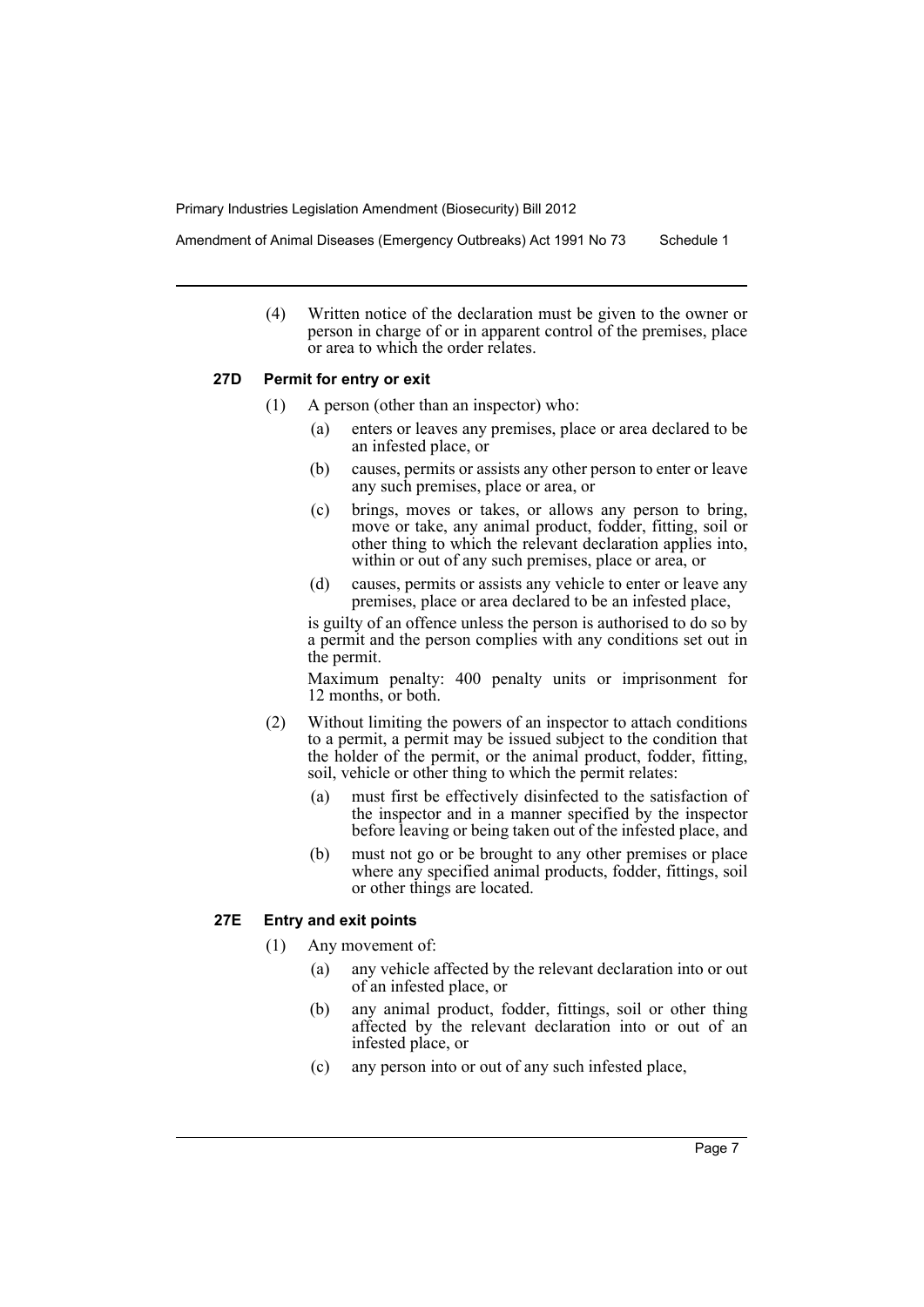Schedule 1 Amendment of Animal Diseases (Emergency Outbreaks) Act 1991 No 73

must be made only through a point or points specified in a notice issued by an inspector to the person in charge, or in apparent control, of the infested place.

- (2) The inspector may cause the notice to be published in a local newspaper or on the Department's internet website, or both.
- (3) A person who knows or has reason to believe any premises, place or area to be an infested place and who, in contravention of this section:
	- (a) goes into or out of the infested place, or
	- (b) moves any other person into or out of the infested place, or
	- (c) moves any animal product, fodder, fitting, soil, vehicle or other thing affected by the relevant declaration into or out of the infested place,

is guilty of an offence.

Maximum penalty: 400 penalty units or imprisonment for 12 months, or both.

# **Division 3 Restricted areas**

#### **27F Declaration of restricted area**

- (1) If, in the opinion of the Minister, there is a possibility that any premises, place or area within the State may be or become infested with an emergency animal pest, the Minister may by order in writing declare the premises, place or area concerned to be a restricted area.
- (2) The declaration must identify the boundaries of the restricted area and the classes or descriptions of animal products, fodder, fittings, soil, vehicles or other things that are affected by it.
- (3) For the purposes of this section, a declaration may identify a class or description of things that are not animal products, fodder, fittings, soil or vehicles as affected by the declaration if those things are or could be infested with emergency animal pests, or could assist the spread of infestation of emergency animal pests.
- (4) Notice of an order declaring any premises, place or area to be a restricted area must be published:
	- (a) in the Gazette, and
	- (b) in a local newspaper or on the Department's internet website, or both.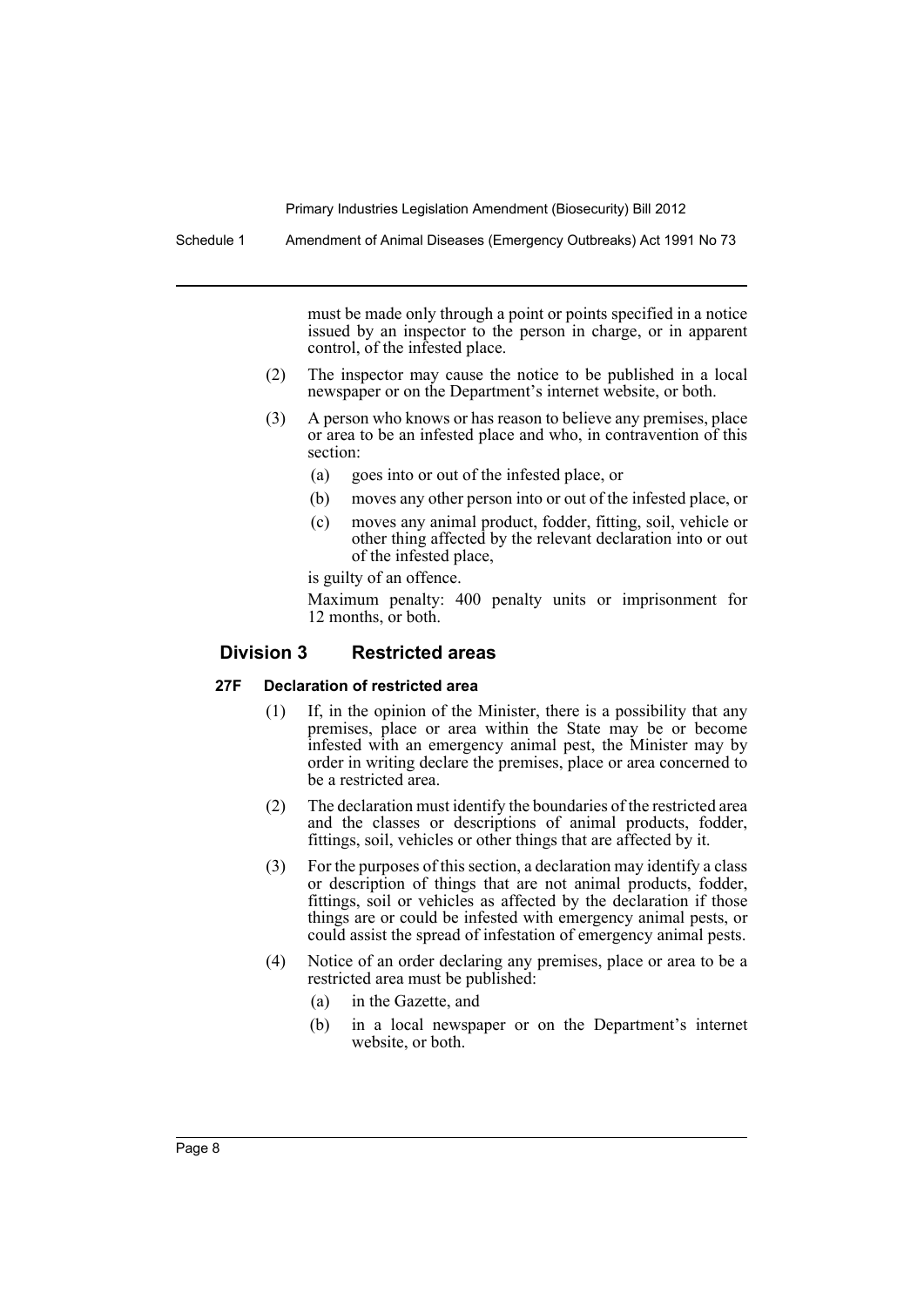Amendment of Animal Diseases (Emergency Outbreaks) Act 1991 No 73 Schedule 1

(5) An order of which notice has not been so published within 14 days after it was made is taken (unless it has already been revoked) to have been revoked at the end of that 14-day period.

#### **27G Permit for entry or exit**

(1) A person who causes or permits any animal products, fodder, fittings, soil, vehicles or other things to which the relevant declaration applies to be moved into, within or out of a restricted area is guilty of an offence unless the person is authorised to do so by a permit and the person complies with any condition set out in the permit.

Maximum penalty: 400 penalty units or imprisonment for 12 months, or both.

(2) Without limiting the powers of an inspector to attach conditions to a permit, a permit referred to in subsection (1) may be issued subject to the condition that the holder of the permit, or the animal product, fodder, fitting, soil, vehicle or other thing to which the permit relates, is effectively disinfected to the satisfaction of the inspector and in a manner specified by the inspector, before leaving or being taken out of the restricted area.

# **27H Variation of boundaries of restricted areas including parts of roadways**

- (1) The boundaries of a restricted area as fixed by the relevant declaration may be varied, in so far as a restricted area includes any part of a roadway, by moving, in a manner appropriate to the new boundary, any sign placed pursuant to this Act as an indicator of the boundaries of the restricted area across the roadway.
- (2) The variation takes effect when the sign is moved to indicate the variation.

# **27I Entry and exit points**

- (1) Any movement of any animal product, fodder, fittings, soil, vehicle or other thing affected by the relevant declaration into or out of a restricted area must be made only through a point or points specified in a notice issued by an inspector and published in a local newspaper or on the Department's internet website, or both.
- (2) A person who knows, or has reason to believe, that any premises, place or area has been constituted a restricted area and who moves any animal product, fodder, fittings, soil, vehicle or other thing affected by the relevant declaration into or out of the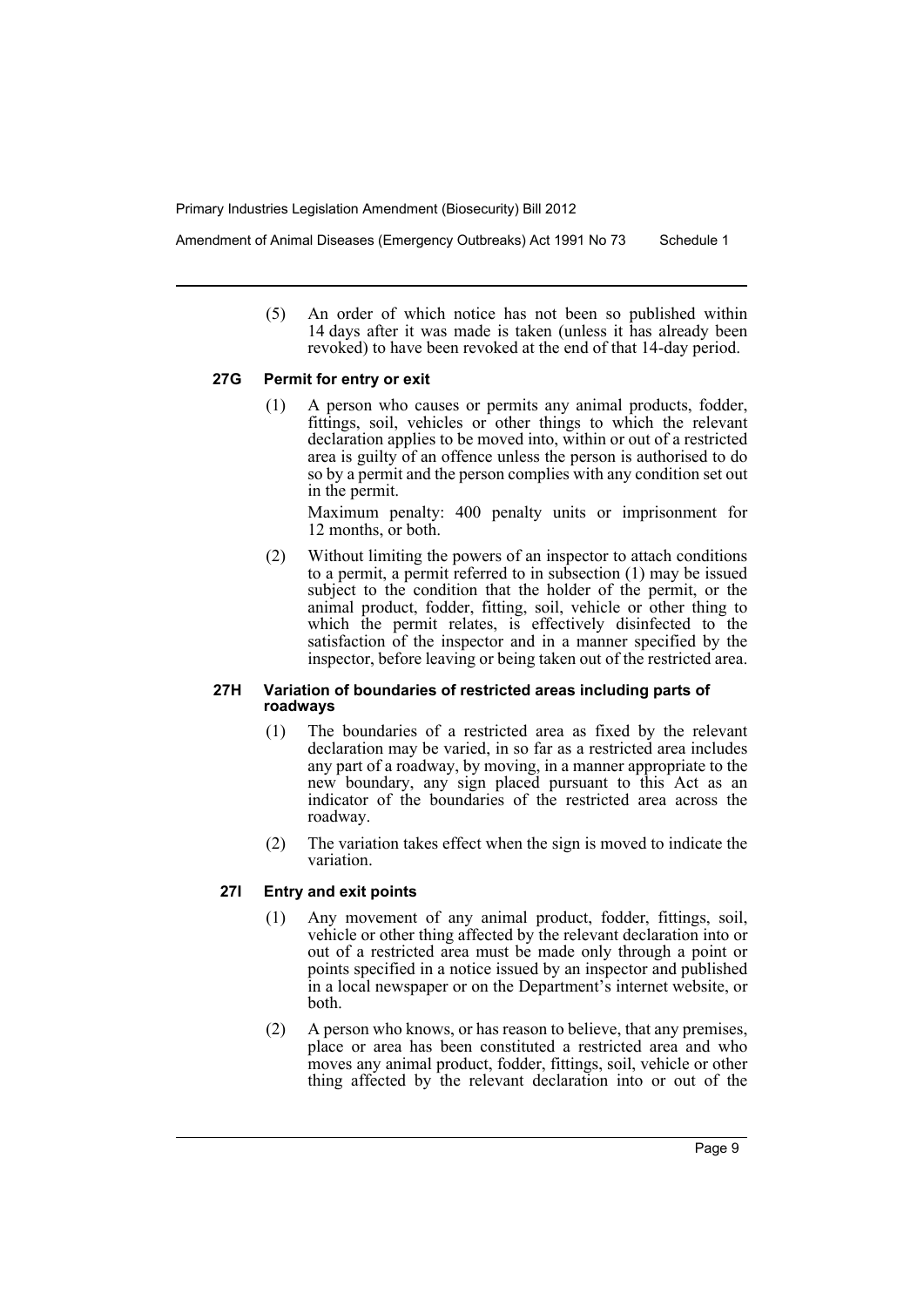Schedule 1 Amendment of Animal Diseases (Emergency Outbreaks) Act 1991 No 73

premises, place or area in contravention of this section is guilty of an offence.

Maximum penalty: 400 penalty units or imprisonment for 12 months, or both.

#### **27J Area restriction order**

- (1) The Minister may, by order published in the Gazette (an *area restriction order*), direct all or any specified persons or class of persons within a restricted area to take measures specified in the order for the purpose of controlling, eradicating or preventing the spread of an emergency animal pest.
- (2) An area restriction order may also authorise inspectors to take measures specified in the order within the restricted area for the purpose of controlling, eradicating or preventing the spread of an emergency animal pest.
- (3) An area restriction order must also be published in a local newspaper or on the Department's internet website, or both.
- (4) An area restriction order takes effect on publication and may do any of the following:
	- (a) require or authorise premises, vehicles or things (including soil) to be disinfected,
	- (b) require or authorise inspectors to take measures specified in the order within the restricted area for the purpose of controlling, eradicating or preventing the spread of an emergency animal pest,
	- (c) require or authorise other measures to be taken which the Minister considers reasonably necessary in the circumstances.
- (5) A person who contravenes an area restriction order is guilty of an offence.

Maximum penalty: 400 penalty units or imprisonment for 12 months, or both.

### **Division 4 Control areas**

#### **27K Declaration of control area**

- (1) The Minister may by order in writing declare any premises, place or area within the State to be a control area if, in the opinion of the Minister, this is reasonably necessary for the purpose of preventing the spread of an emergency animal pest.
- (2) The declaration must identify the boundaries of the control area.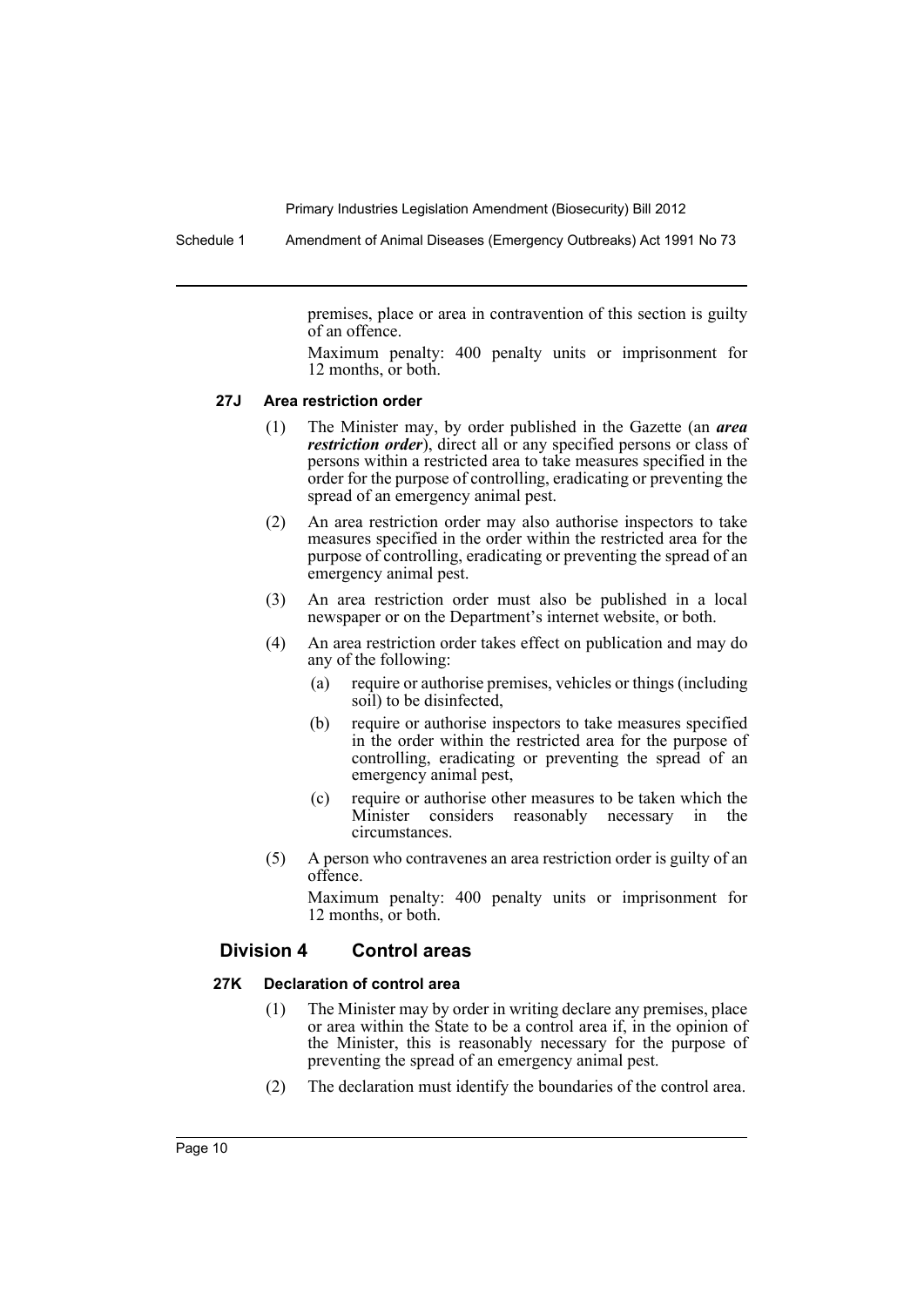Amendment of Animal Diseases (Emergency Outbreaks) Act 1991 No 73 Schedule 1

- (3) Notice of an order declaring any premises, place or area to be a control area must be published:
	- (a) in the Gazette, and
	- (b) in a local newspaper or on the Department's internet website, or both.
- (4) An order of which notice has not been so published within 14 days after it was made is taken (unless it has already been revoked) to have been revoked at the end of that 14-day period.

# **27L Control orders**

- (1) The Minister may, with respect to the whole or a specified part of a control area, by order in writing (a *control order*):
	- (a) prohibit, regulate or control the movement of specified animal products, fodder, fittings, soil, vehicles or other things into, out of or within the control area or specified part of the area, or
	- (b) order all or any specified persons within the control area or specified part of the area to take such measures as the Minister thinks fit to contain or eradicate the emergency animal pests, or
	- (c) authorise inspectors to take measures specified in the order within the control area or specified part of the area for the purpose of controlling, eradicating or preventing the spread of the emergency animal pests.
- (2) A person who contravenes a control order is guilty of an offence. Maximum penalty: 200 penalty units or imprisonment for 6 months, or both.
- (3) A person does not commit an offence under subsection (2) of contravening a control order if the act constituting the contravention is authorised by a permit granted to the person.
- (4) An order made in accordance with subsection (1) (b) must specify:
	- (a) the control area or the specified part of a control area to which the order relates, and
	- (b) the persons, or the specified persons, to whom the order applies, and
	- (c) the measures that those persons must take.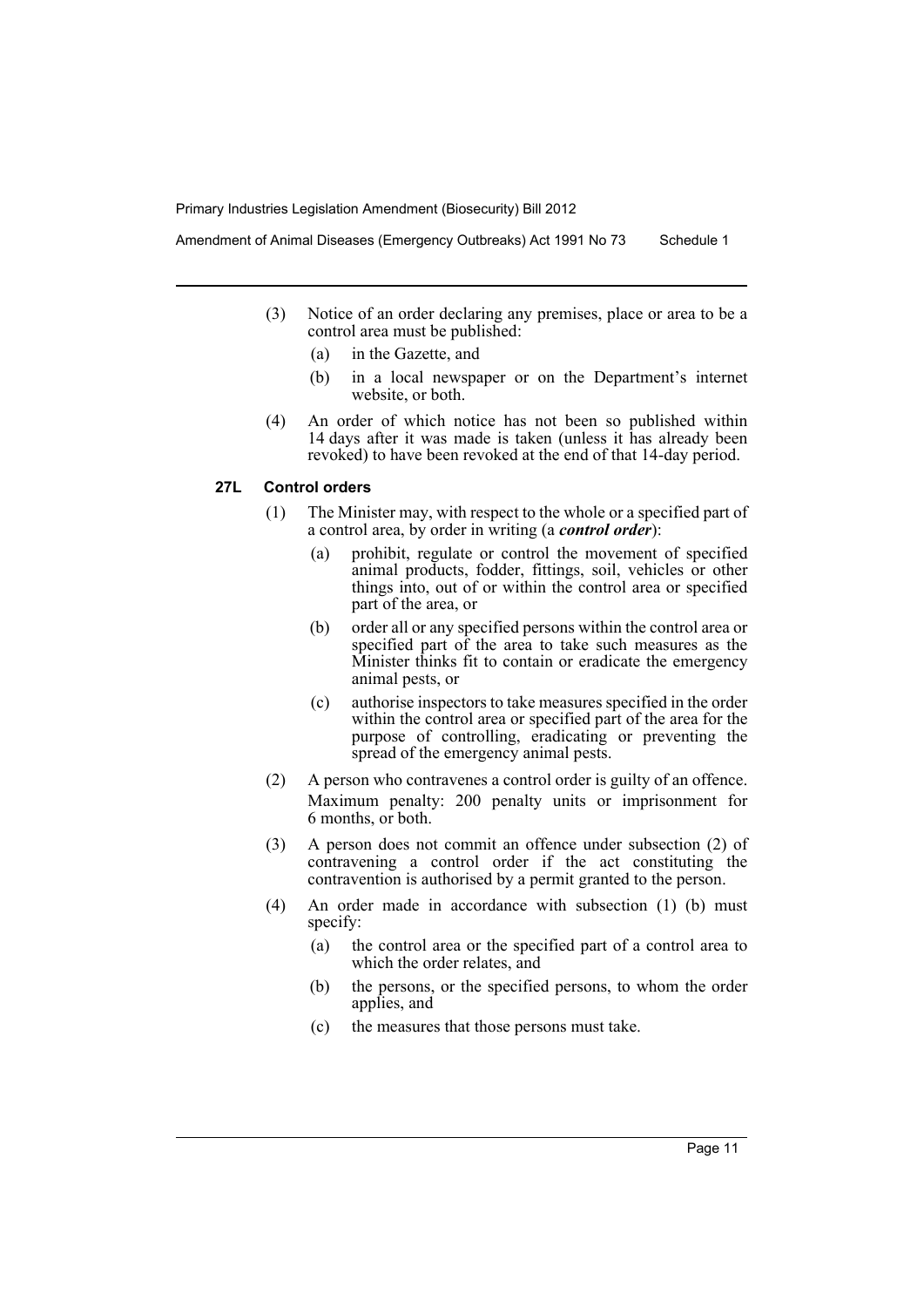Schedule 1 Amendment of Animal Diseases (Emergency Outbreaks) Act 1991 No 73

# **Division 5 General**

#### **27M Permits**

- (1) An inspector may grant a permit authorising:
	- (a) the entry to or exit from, or movement within, an infested place, restricted area or control area, or
	- (b) the carrying out of any activity that is the subject of a control order.
- (2) The permit has effect for the period of time, and subject to any conditions, specified by the inspector in the permit. The inspector may specify such conditions as the inspector thinks fit, having regard to the nature and circumstances of the emergency animal pest and of the place or area to which the permit applies.
- (3) Without limiting the basis on which permits may be granted, a permit may be granted on a general basis so that it applies to a specified class of persons. Any such general permit may be granted by such means as may be approved by the Director-General.
- (4) Any inspector may revoke or vary a permit at any time by notice in writing to the holder of the permit. In the case of a permit that has been granted on a general basis to a specified class of persons, notice of the revocation or variation may be published on the Department's internet website.
- (5) The holder of a permit that has been revoked must, on request by the inspector, immediately deliver the revoked permit to the inspector who revoked it or to a person nominated by that inspector.

Maximum penalty: 5 penalty units.

#### **27N Restraint of persons**

An inspector may, if in the inspector's opinion it is necessary to do so, use reasonable force to restrain a person who is acting contrary to a requirement of this Part from so acting.

# **27O Interfering with fence or gate in declared area**

A person must not break down, damage or leave open a fence, gate or fastening:

- (a) that is used for confining any animal, or regulating or preventing the movement of any animal, and
- (b) that provides access to, or is within, a declared area.

Maximum penalty: 5 penalty units.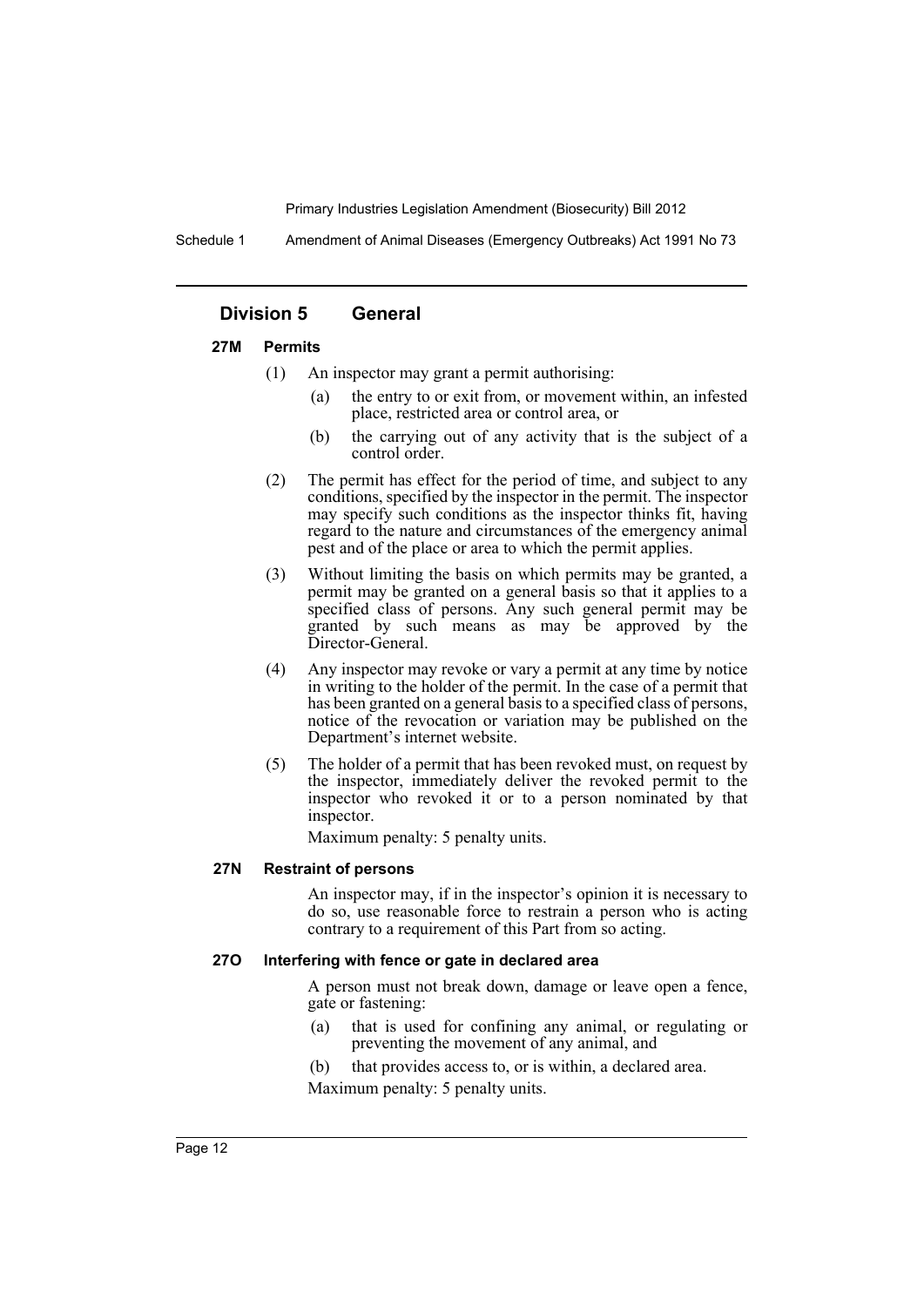Amendment of Animal Diseases (Emergency Outbreaks) Act 1991 No 73 Schedule 1

#### **27P Other functions and liabilities not affected**

Nothing in this Part in any way limits or affects:

- (a) the functions of an inspector under this Act, or
- (b) the liability of any person for an offence under any other provision of this Act.

# **[24] Section 28 Entry of animals etc from outside State**

Omit "or soil" from section 28 (1) wherever occurring. Insert instead ", soil or other things".

# **[25] Section 28 (1A)**

Insert after section 28 (1):

(1A) If the Minister reasonably suspects any premises, place or area outside the State to be infested with an emergency animal pest, the Minister may by order in writing (an *importation order*) absolutely prohibit, or impose conditions on, the entry or importation into the State of emergency animal pests, animals, animal products, fodder, fittings, soil, vehicles or other things identified by the order.

# **[26] Section 28 (2)**

Omit "or vehicles except at places specified in the declaration".

Insert instead ", vehicles or other things".

# **[27] Section 28 (2)**

Omit "and vehicles". Insert instead ", vehicles and other things".

# **[28] Section 28 (3)**

Insert after section 28 (2):

(3) For the purposes of this section, an order may identify a class or description of things that are not animals, animal products, fodder, fittings, soil or vehicles if those things are or could be infected with an emergency animal disease or infested with an emergency animal pest, or could assist the spread of infection of an emergency animal disease or the spread of infestation of an emergency animal pest.

#### **[29] Section 31 Contravention of importation order**

Omit "or vehicle". Insert instead ", vehicle or other thing".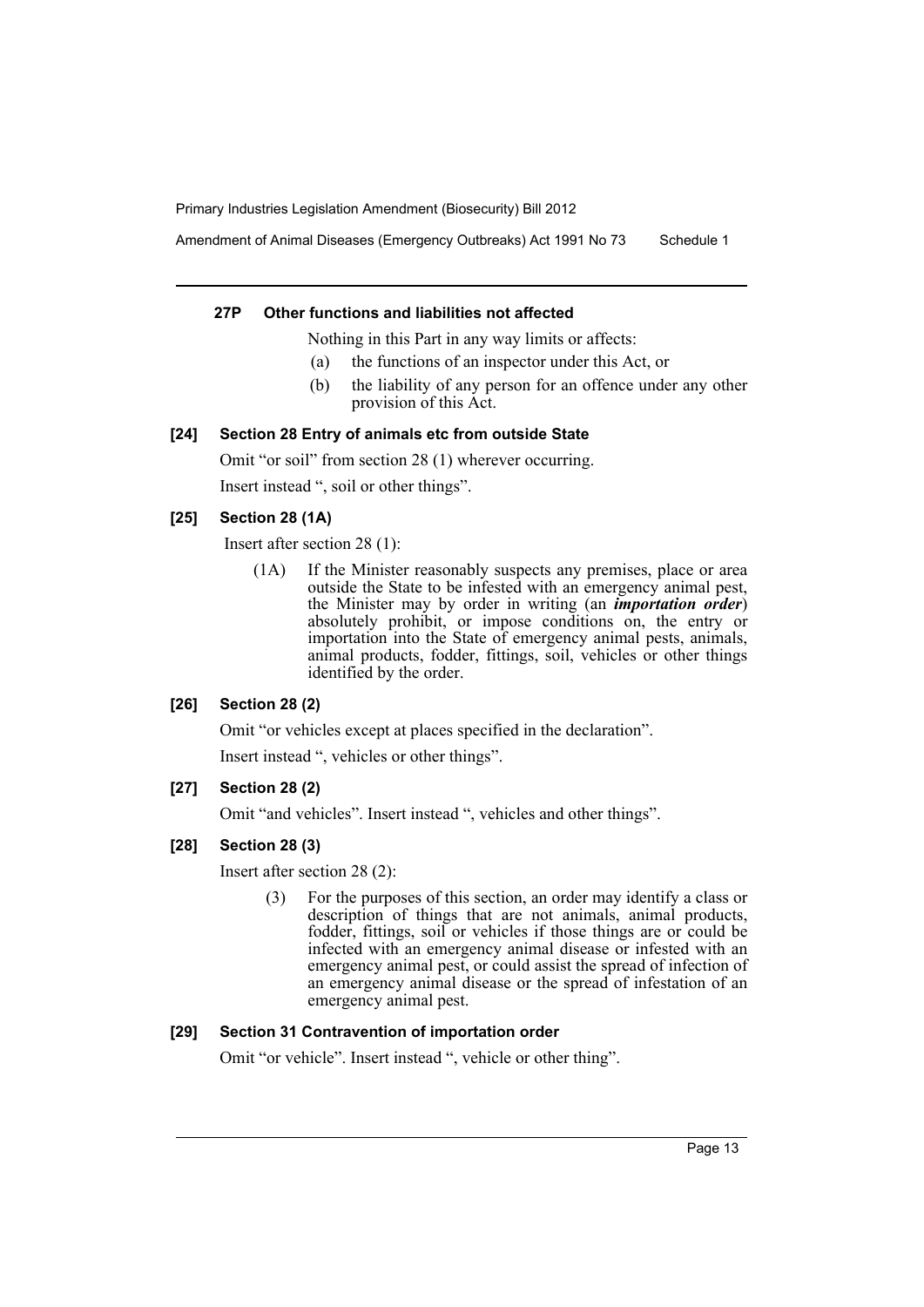Schedule 1 Amendment of Animal Diseases (Emergency Outbreaks) Act 1991 No 73

# **[30] Section 32 Destruction of animals, premises and other property**

Omit "domestic" wherever occurring in section 32 (1) (a) and (c) and (3).

# **[31] Section 32 (1) (b)**

Omit "or vehicle". Insert instead ", vehicle or other thing".

# **[32] Section 32 (1A)**

Insert after section 32 (1):

- (1A) The Minister may by order in writing (a *destruction order*) require the destruction of:
	- (a) any emergency animal pest, or
	- (b) any premises (other than a dwelling) or any animal, animal product, fodder, fittings or other thing which the Minister reasonably suspects to be infested with an emergency animal pest and which cannot be effectively disinfected.

# **[33] Section 32 (2) (a)**

Omit "a domestic animal".

Insert instead "an emergency animal pest or other animal".

# **[34] Section 32 (2) (b)**

Omit "domestic animal".

Insert instead "emergency animal pest or other animal".

# **[35] Section 32 (2) (c)**

Omit "or vehicles" wherever occurring.

Insert instead ", vehicles or other things".

# **[36] Section 32 (4)**

Insert after section 32 (3):

(4) The Minister must not order the destruction of an animal that is protected fauna within the meaning of the *National Parks and Wildlife Act 1974* unless the Minister has consulted the Minister administering the *National Parks and Wildlife Act 1974* about the order.

# **[37] Section 33 Notice of destruction order**

Insert "emergency animal pest or other" before "animal".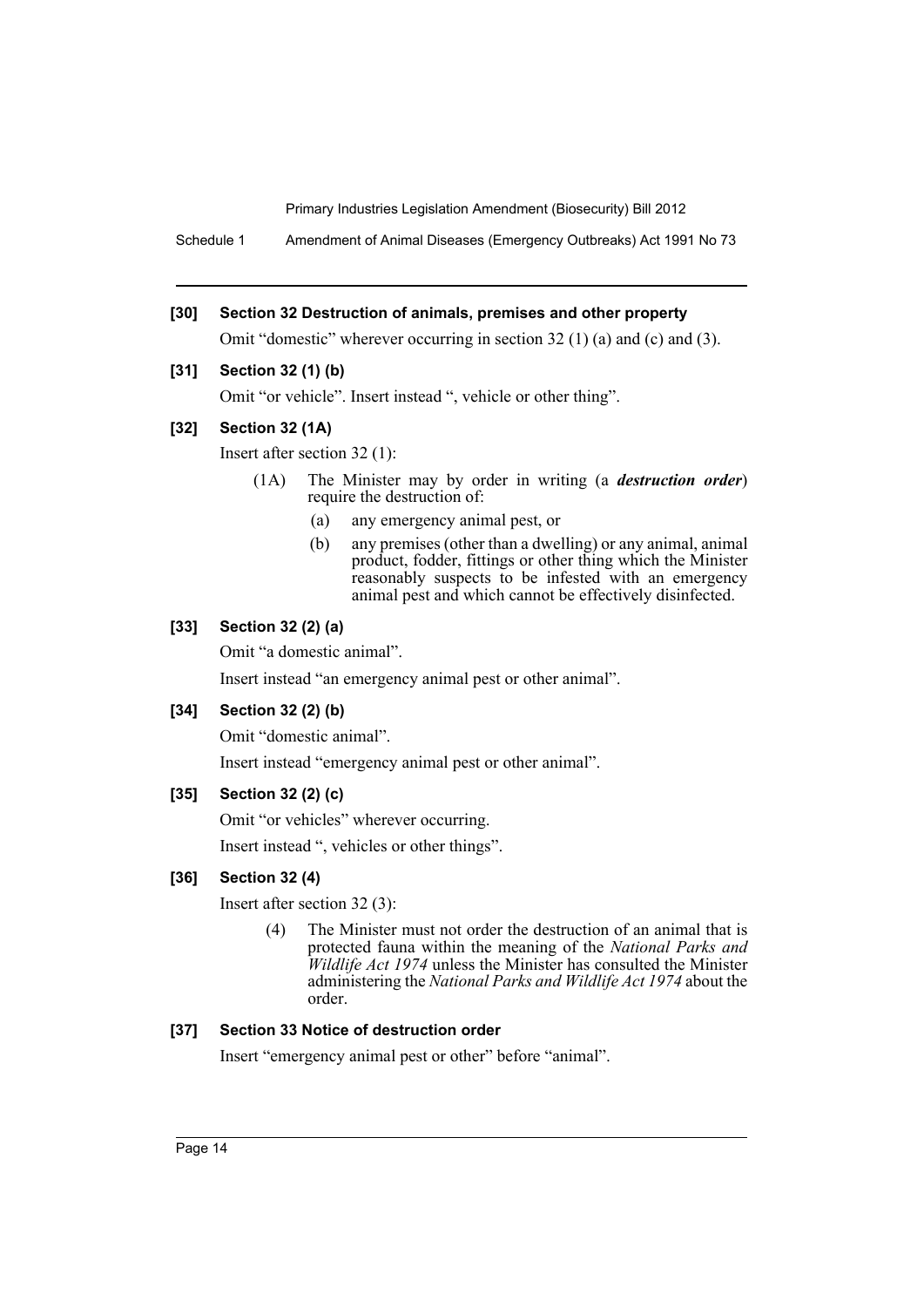Amendment of Animal Diseases (Emergency Outbreaks) Act 1991 No 73 Schedule 1

# **[38] Section 34 Enforcement of destruction order**

Omit "domestic animal" from section 34 (1). Insert instead "emergency animal pest or other animal".

**[39] Section 34 (2)**

Insert "(if any)" after "person in charge".

# **[40] Section 35 Quarantine of places and vehicles**

Omit "or soil" wherever occurring. Insert instead ", soil or other thing".

# **[41] Section 35 (1) and (2)**

Omit "on to or out of" wherever occurring. Insert instead "on to, within or out of".

# **[42] Section 35 (1AA)**

Insert after section 35 (1):

- (1AA) An inspector may by order in writing (a *quarantine order*) quarantine and keep secure any premises or place, or part of any premises or place, so as to prohibit or restrict the movement of any suspected emergency animal pest, animal product, fodder, fitting, soil, vehicle or other thing on to, within or out of the premises or place, if the inspector:
	- (a) reasonably suspects the premises or place concerned to be infested with an emergency animal pest, and
	- (b) believes on reasonable grounds that, in order to prevent the spread of the suspected emergency animal pest, it is necessary to make the order.

# **[43] Section 35 (1B)**

Insert after section 35 (1A):

(1B) For the purposes of this section, a quarantine order may identify a class or description of things that are not animals, animal products, fodder, fittings, soil or vehicles if those things are or could be infected with an emergency animal disease or infested with an emergency animal pest, or could assist the spread of infection of an emergency animal disease or infestation of an emergency animal pest.

# **[44] Section 36 Duration of quarantine order**

Insert "relating to an emergency animal disease" after "quarantine order".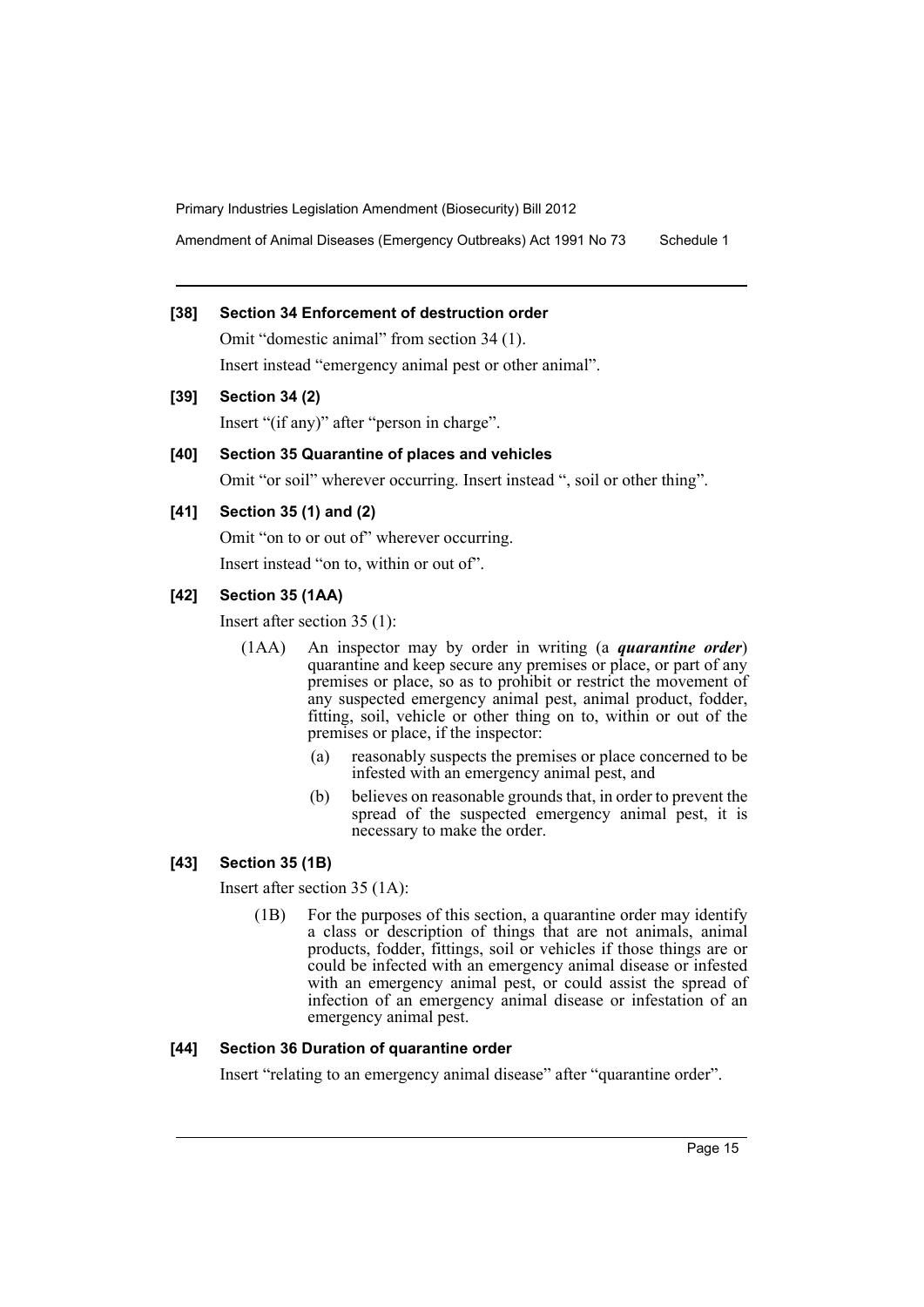Schedule 1 Amendment of Animal Diseases (Emergency Outbreaks) Act 1991 No 73

# **[45] Section 36 (2)**

Insert at the end of section 36:

- (2) A quarantine order relating to an emergency animal pest is in force only:
	- (a) for a period of 40 days from the giving of notice of the order, or
	- (b) for such shorter or longer period as the Director-General determines.

#### **[46] Section 38A Undertaking in certain cases**

Omit "or soil on to or out of" from section 38A (3).

Insert instead ", soil or other thing on to, within or out of".

#### **[47] Section 39 Disinfection of places and vehicles**

Omit "or soil" from section 39 (1) (a) (ii). Insert instead ", soil or other thing".

# **[48] Section 39 (1A)**

Insert after section 39 (1):

- (1A) An inspector may by order in writing (a *disinfection order*) direct:
	- (a) the owner or person in charge or in apparent control of any premises or place to disinfect the premises or place (along with any fodder, fitting, soil or other thing within the premises or place and any vehicle within the premises or place), and
	- (b) any other person entering or leaving any premises or place to disinfect any vehicle or other thing on or about them,
	- if the inspector reasonably suspects the premises or place is infested with an emergency animal pest.

# **[49] Section 41 Seizure for unauthorised movements**

Omit "or soil". Insert instead ", soil or other thing".

#### **[50] Section 41 (b)**

Insert "or infested with an emergency animal pest" after "emergency animal disease".

#### **[51] Section 41 (c)**

Insert "or there are emergency animal pests" after "emergency animal disease".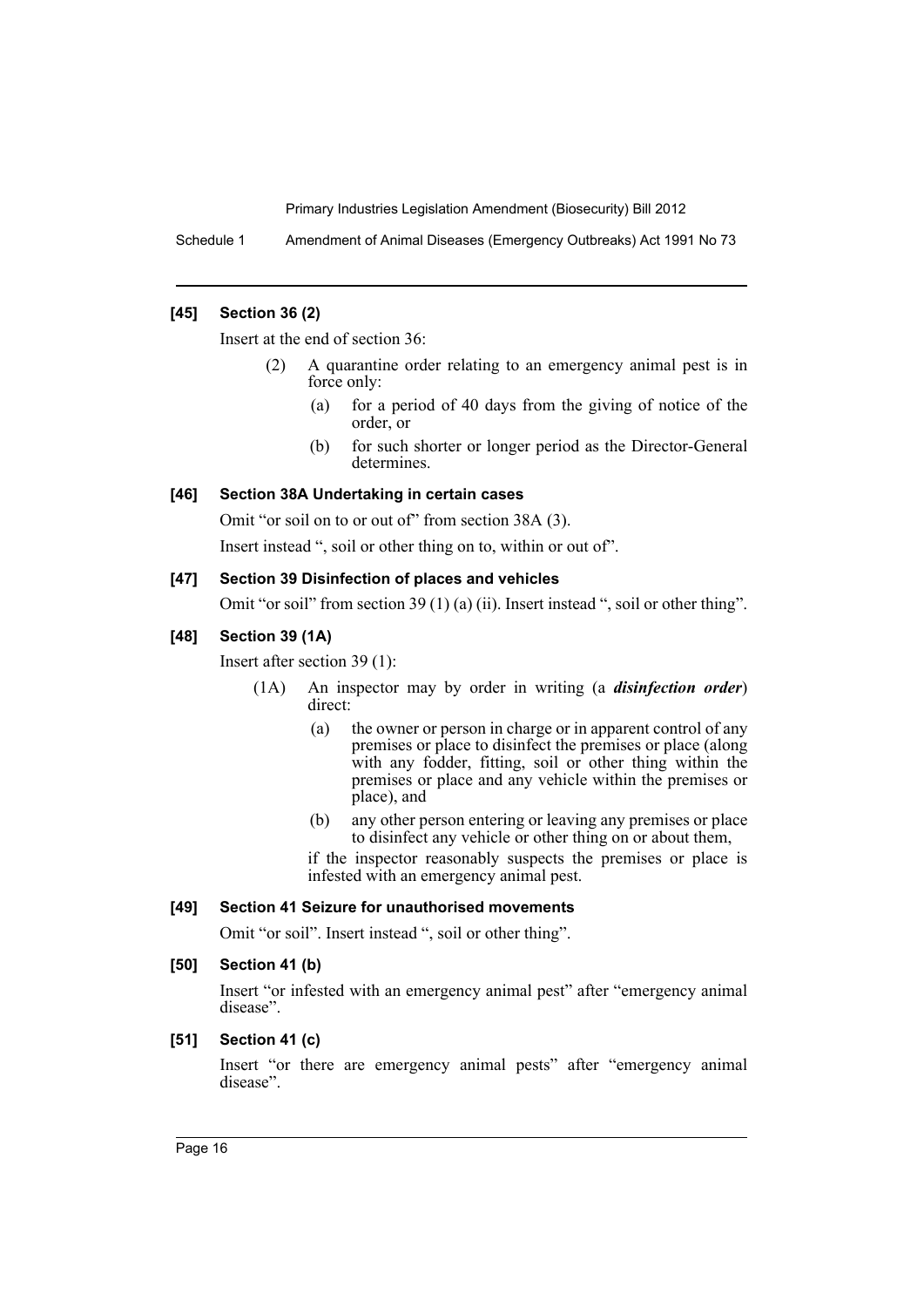Amendment of Animal Diseases (Emergency Outbreaks) Act 1991 No 73 Schedule 1

#### **[52] Section 42 Seized animals and property**

Insert "or emergency animal pest" after "emergency animal disease" in section 42 (1).

#### **[53] Section 43 Verbal and documentary information**

Insert "or emergency animal pest" after "emergency animal disease" in section 43 (1).

# **[54] Section 43 (1) (a)**

Insert "or pest" after "disease" wherever occurring.

# **[55] Section 45 Search and entry and other powers**

Omit "authorised" from section 45 (1).

# **[56] Section 45 (1) (h)**

Omit the paragraph. Insert instead:

(h) inspect, examine, test, disinfect, fumigate, take samples from or take photographs or video recordings of any premises, place, area, fodder, fitting, soil, vehicle or other thing,

# **[57] Section 45 (1) (i)**

Insert "emergency animal pest or" before "free-living animal".

#### **[58] Section 45 (2)**

Insert ", a declaration of a control area" after "infected place".

#### **[59] Section 46 Requiring assistance**

Insert "or infested with an emergency animal pest" after "emergency animal disease" in section 46 (1) (a).

# **[60] Section 46 (2) (h)**

Insert after section 46 (2) (g):

(h) disinfect any premises, place, area or vehicle.

# **[61] Part 6, heading**

Insert "**and Pests**" after "**Diseases**".

#### **[62] Section 51 Establishment of the Fund**

Insert "and Pests" after "Diseases".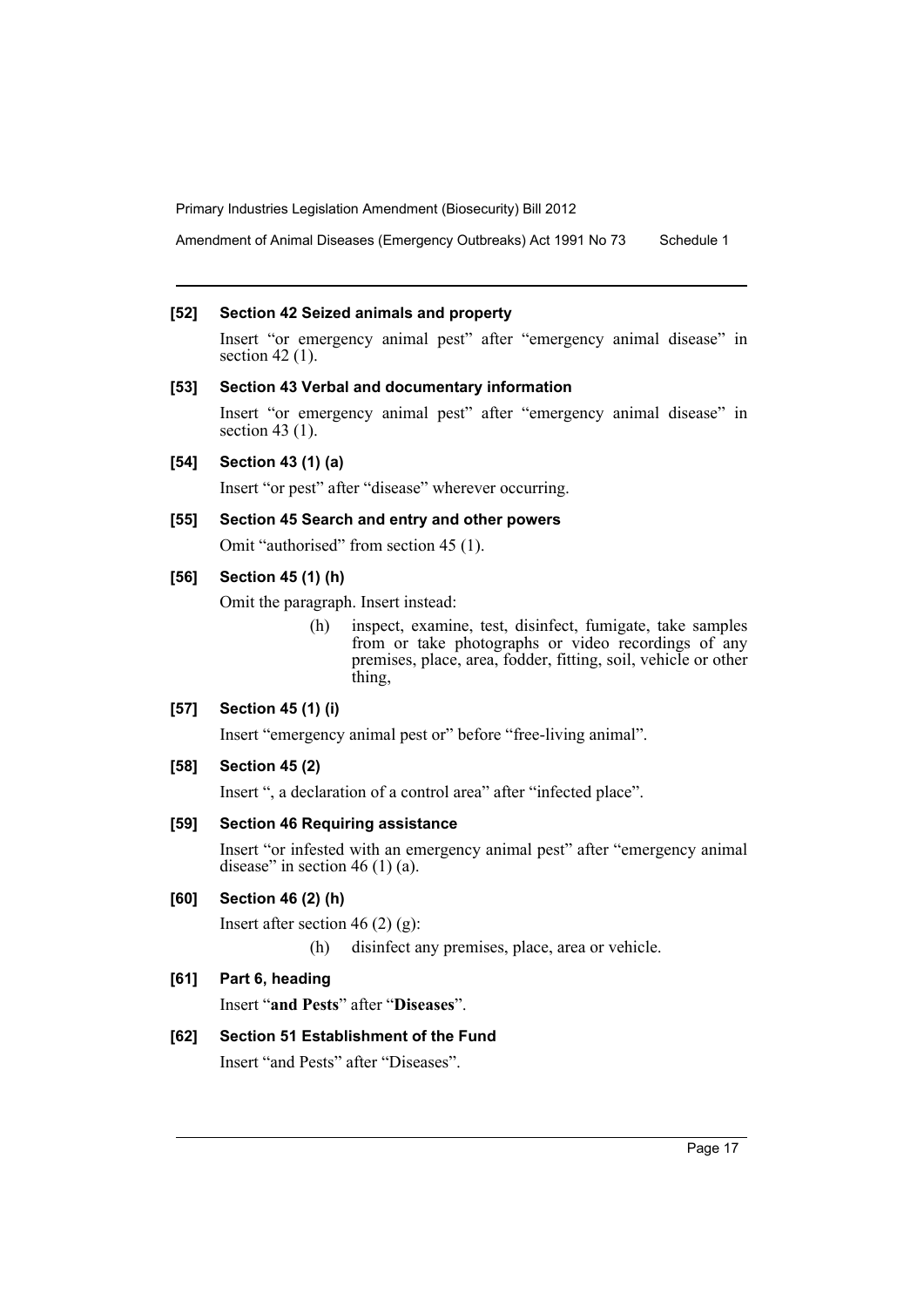Schedule 1 Amendment of Animal Diseases (Emergency Outbreaks) Act 1991 No 73

#### **[63] Section 51**

Insert "or emergency animal pests" after "emergency animal diseases".

#### **[64] Section 52 Payments to the Fund**

Insert "or emergency animal pests" after "emergency animal diseases" in section 52 (a).

#### **[65] Section 53 Purposes of the Fund**

Insert "or emergency animal pest" after "emergency animal disease" wherever occurring in section 53 (a).

#### **[66] Section 67 Delegation**

Insert at the end of the section:

- (2) The Director-General may delegate the exercise of any function of the Director-General under this Act (other than this power of delegation) to:
	- (a) any member of staff of the Department, or
	- (b) any person, or any class of persons, authorised for the purposes of this section by the regulations.

#### **[67] Section 70AA**

Insert after section 70:

#### **70AA Reasonable suspicion of emergency animal pest infestation**

- (1) For the purposes of this Act, an animal, place or thing may reasonably be suspected of being infested with an emergency animal pest if there is reason to think:
	- (a) that an emergency animal pest is present in or on the animal, place or thing, or
	- (b) that there is present in or on the place or thing a vehicle or thing that has been in or on another place when an emergency animal pest was present in or on that other place.
- (2) This section does not prejudice any other evidence or consideration by which an inspector or other person might reasonably suspect that an animal, place or thing is infested with an emergency animal pest.

#### **[68] Section 76 Protection of control programs**

Insert "or an incursion of an emergency animal pest" after "emergency animal disease" wherever occurring in section 76 (1) and (2).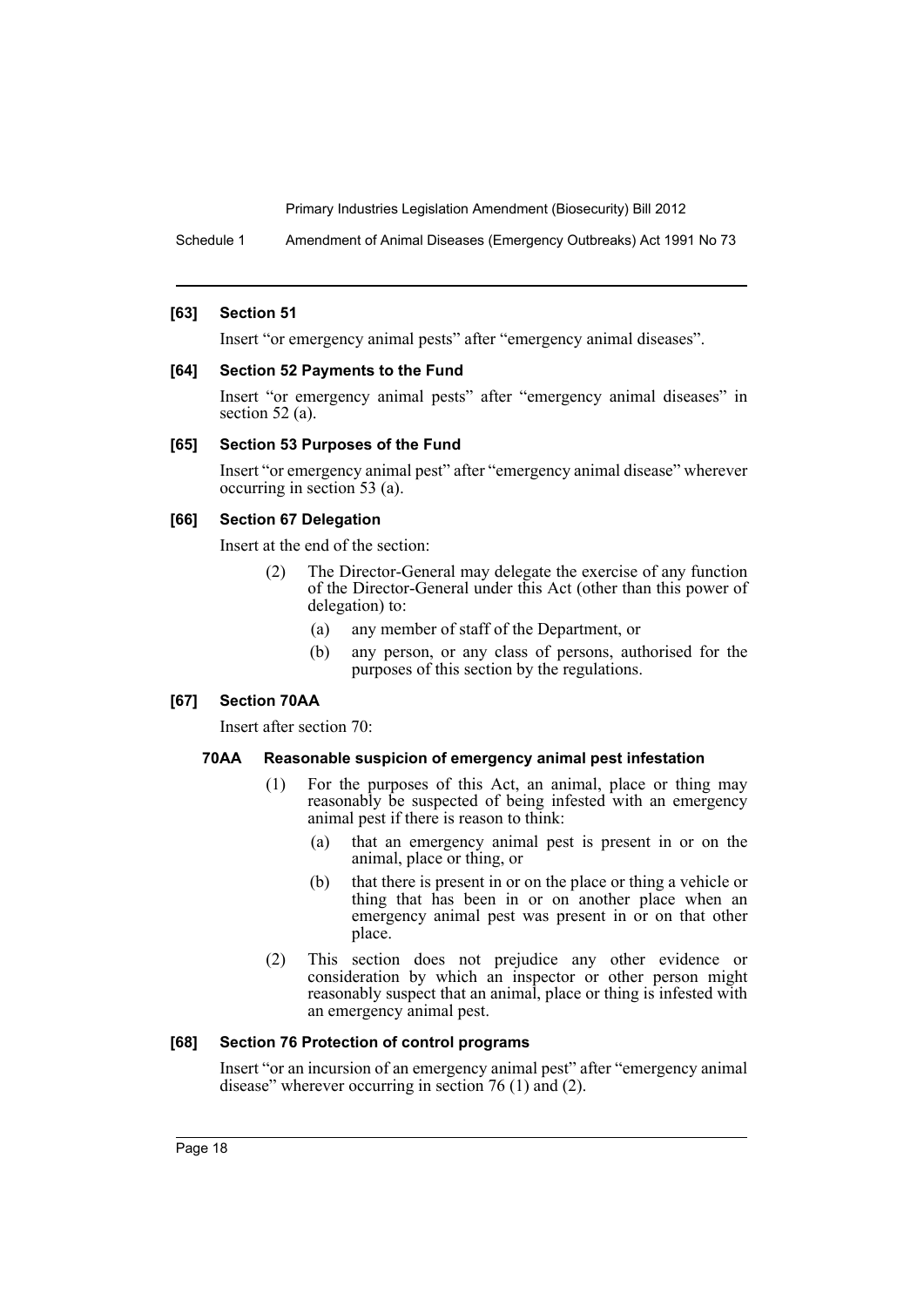Amendment of Animal Diseases (Emergency Outbreaks) Act 1991 No 73 Schedule 1

# **[69] Section 76 (1) (b)**

Insert "or pest" after "the disease".

# **[70] Schedule 1 Savings and transitional provisions**

Insert at the end of clause 1 (1):

*Primary Industries Legislation Amendment (Biosecurity) Act 2012*

# **[71] Dictionary, definition of "disinfected"** Insert "or infestation" after "infection".

# **[72] Dictionary**

Insert in alphabetical order:

*emergency animal pest*—see section 6B.

# **[73] Dictionary, definition of "Fund"**

Insert "and Pests" after "Diseases".

# **[74] Dictionary, definition of "treatment"**

Omit the definition. Insert instead:

*treatment* means any procedure:

- (a) for curing, or for the alleviation, control, prevention or eradication of, an emergency animal disease, and includes vaccination, or
- (b) for the alleviation, control, prevention or eradication of an emergency animal pest.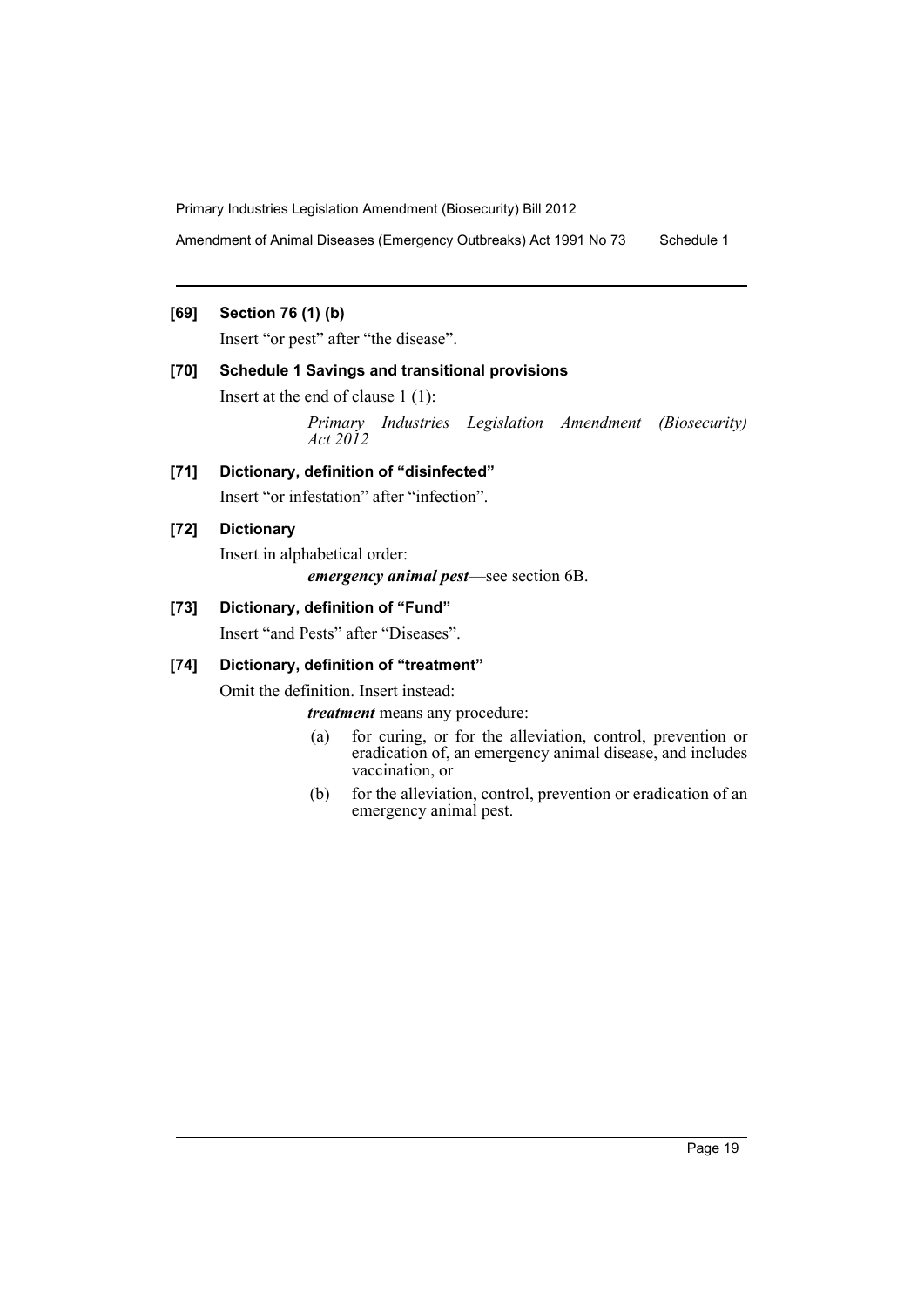Schedule 2 Amendment of Fisheries Management Act 1994 No 38

# <span id="page-21-0"></span>**Schedule 2 Amendment of Fisheries Management Act 1994 No 38**

#### **[1] Sections 181 and 183**

Insert "or boat" after "area" where firstly occurring in the definition of *quarantine area* in section 181 and in section 183 (1).

#### **[2] Section 183 Minister may declare quarantine area**

Omit section 183 (3). Insert instead:

- (3) An order declaring a quarantine area is to be published in the Gazette. However, if the Minister considers the order is required urgently, the order may be published:
	- (a) in a newspaper circulating, or by radio or television broadcast, in the area to which the order applies, or
	- (b) on the Department's internet website.
- (3A) The order is not required to be so published if served on the owner or occupier of the area or boat concerned.
- (3B) The order commences on the day it is published or served in accordance with this section, or on such later day as may be specified in the order.

# **[3] Section 183 (4) (a2)**

Insert after section 183 (4) (a1):

(a2) prohibit or restrict the movement of fish or marine vegetation or specified fish or marine vegetation into, within or out of the quarantine area, and

# **[4] Section 183 (4) (b)**

Insert "quarantine" before "area".

#### **[5] Section 183 (4)**

Omit "in the Gazette". Insert instead "in accordance with this section".

# **[6] Section 183 (4A) (b)**

Omit "(including any boat) within a quarantine area".

Insert instead "or boat that is within a quarantine area or the master of any such boat".

**[7] Section 187 Regulations relating to diseased fish and marine vegetation** Insert "or in or on a boat" after "other place" in section 187 (2) (c).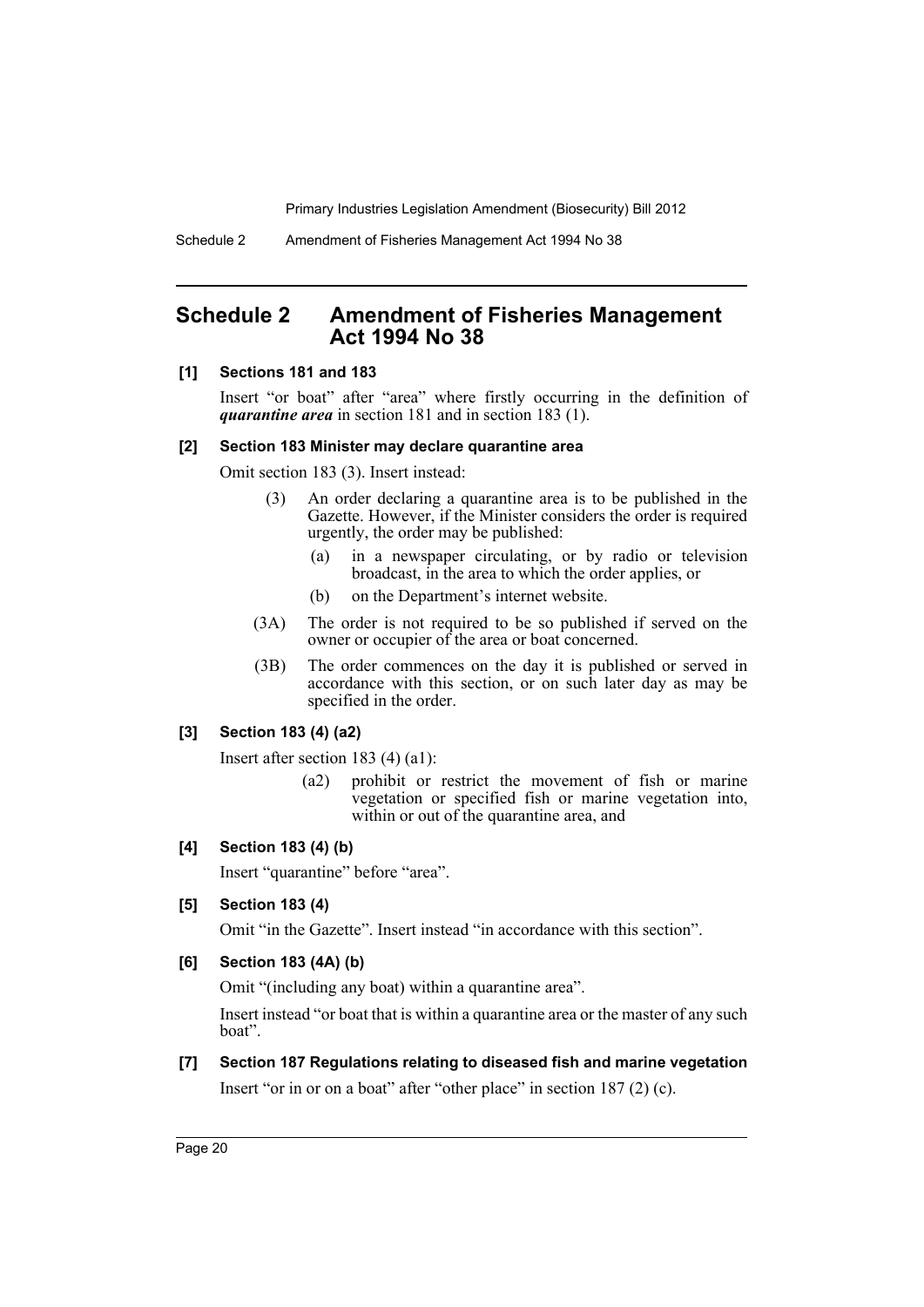Amendment of Fisheries Management Act 1994 No 38 Schedule 2

# **[8] Sections 209C and 209D**

Insert after section 209B:

#### **209C Minister may declare quarantine area**

- (1) The Minister may, by order, declare any area or boat specified in the order to be a quarantine area because of the presence or suspected presence of noxious fish or noxious marine vegetation.
- (2) An area may be declared a quarantine area if:
	- (a) it is subject to an aquaculture permit, or
	- (b) it is an area of water, or
	- (c) it is an area in the immediate vicinity of an area of water, or
	- (d) it is a pet shop or an aquarium kept for commercial purposes or other place where noxious fish or suspected noxious fish are found that is used for commercial purposes.
- (3) An order declaring a quarantine area is to be published in the Gazette. However, if the Minister considers the order is required urgently, the order may be published:
	- (a) in a newspaper circulating, or by radio or television broadcast, in the area to which the order applies, or
	- (b) on the Department's internet website.
- (4) The order is not required to be so published if served on the owner or occupier of the area or boat concerned.
- (5) The order commences on the day it is published or served in accordance with this section, or on such later day as may be specified in the order.
- (6) An order declaring a quarantine area may:
	- (a) prohibit the taking of fish or marine vegetation or specified fish or marine vegetation in or from the quarantine area, and
	- (b) prohibit or restrict the movement of fish or marine vegetation or specified fish or marine vegetation into, within or out of the quarantine area, and
	- (c) exclude specified provisions of this Division in respect of any fish or marine vegetation, or specified fish or marine vegetation, taken from or deposited in the quarantine area or any part of the quarantine area, and
	- (d) require a relevant person to take such action as is specified in the order or directed by a fisheries officer (including the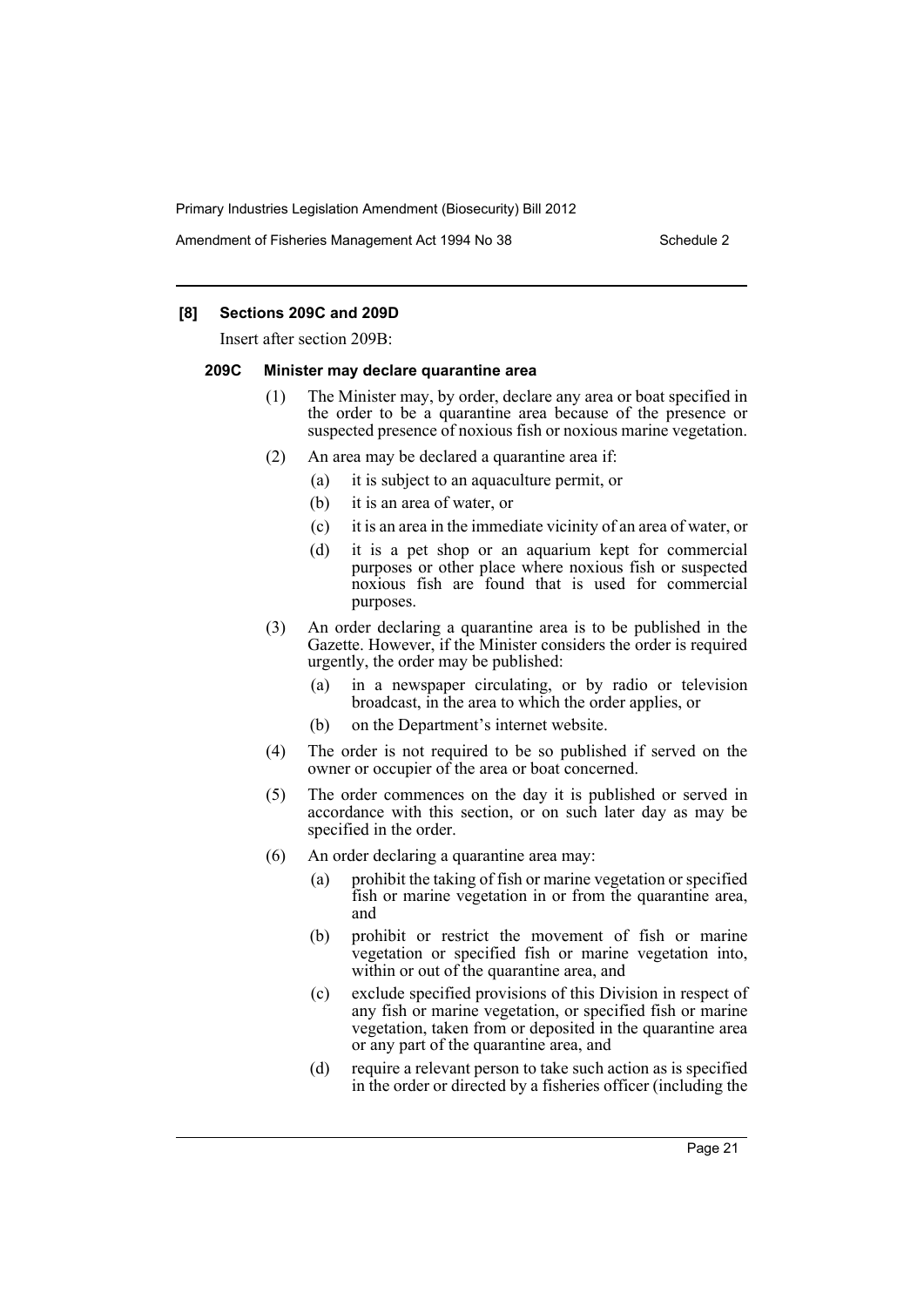destruction or treatment of fish or marine vegetation cultivated or located in the quarantine area), and

(e) contain any other provisions authorised by the regulations.

If the order is not published in accordance with this section, the provisions of the order apply only to the persons on whom the order is served.

- (7) For the purposes of this section, a *relevant person* means:
	- (a) the holder of an aquaculture permit in respect of a quarantine area or part of a quarantine area, or
	- (b) the owner or occupier of any land or premises or any boat that is or is within a quarantine area or the master of any such boat.
- (8) A person who, without reasonable excuse, contravenes a provision of an order declaring a quarantine area is guilty of an offence.

Maximum penalty: In the case of a corporation, 1,000 penalty units or, in any other case, 500 penalty units.

- (9) If a relevant person fails to take any action required by an order declaring a quarantine area, a fisheries officer may enter the quarantine area and take the required action.
- (10) Subsection (9) does not authorise a fisheries officer to enter any premises used for residential purposes.
- (11) If the fisheries officer takes such action:
	- (a) the relevant person is not entitled to any compensation for any loss reasonably caused in taking that action, and
	- (b) the Minister may recover from the relevant person the costs of taking that action as a debt in a court of competent jurisdiction.

#### **209D Release of noxious fish or noxious marine vegetation prohibited**

(1) A person must not intentionally or recklessly release into any waters any live noxious fish or live noxious marine vegetation otherwise than under the authority of a permit issued by the Minister for the purposes of this section.

Maximum penalty: In the case of a corporation, 500 penalty units or, in any other case, 100 penalty units.

- (2) This section does not apply:
	- (a) if the fish are released in waters in which they are not noxious fish, or the marine vegetation is released in waters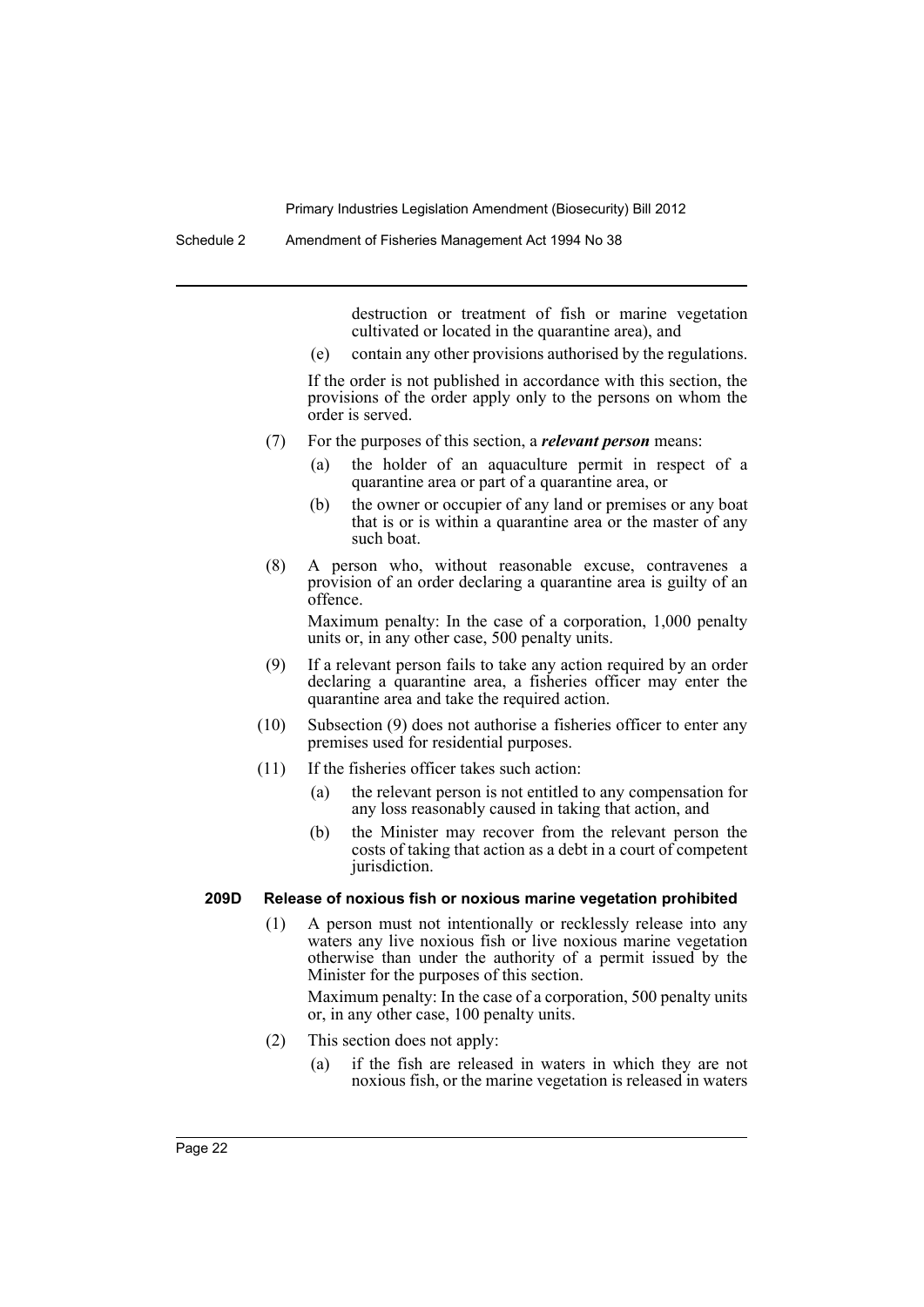Amendment of Fisheries Management Act 1994 No 38 Schedule 2

in which it is not noxious marine vegetation, for the purposes of this Division, or

- (b) to the immediate return of fish to waters from which they were taken.
- (3) In this section, *release* fish or marine vegetation includes depositing them or permitting them to escape.

#### **[9] Section 210 Sale of noxious fish or noxious marine vegetation prohibited**

Omit "100 penalty units or, in any other case, 50 penalty units".

Insert instead "500 penalty units or, in any other case, 100 penalty units".

#### **[10] Section 214B**

Insert after section 214A:

#### **214B Regulations relating to noxious fish and noxious marine vegetation**

- (1) The regulations may make provision for or with respect to eliminating or preventing the spread of noxious fish and noxious marine vegetation.
- (2) In particular, the regulations may make provision for or with respect to the following:
	- (a) the destruction of noxious fish or noxious marine vegetation,
	- (b) the examination and testing of fish or marine vegetation taken from or found in a quarantine area,
	- (c) the notification to the Minister or a fisheries officer of the presence or suspected presence of noxious fish or noxious marine vegetation in an area subject to an aquaculture permit, pet shop, aquarium or other place or in or on a boat.

# **[11] Section 242 Power of seizure**

Insert "and to take photographs and video recordings of the thing" after "inspect the thing" in section  $242$  (1).

# **[12] Schedule 7 Savings, transitional and other provisions**

Insert at the end of clause 2 (1):

*Primary Industries Legislation Amendment (Biosecurity) Act 2012*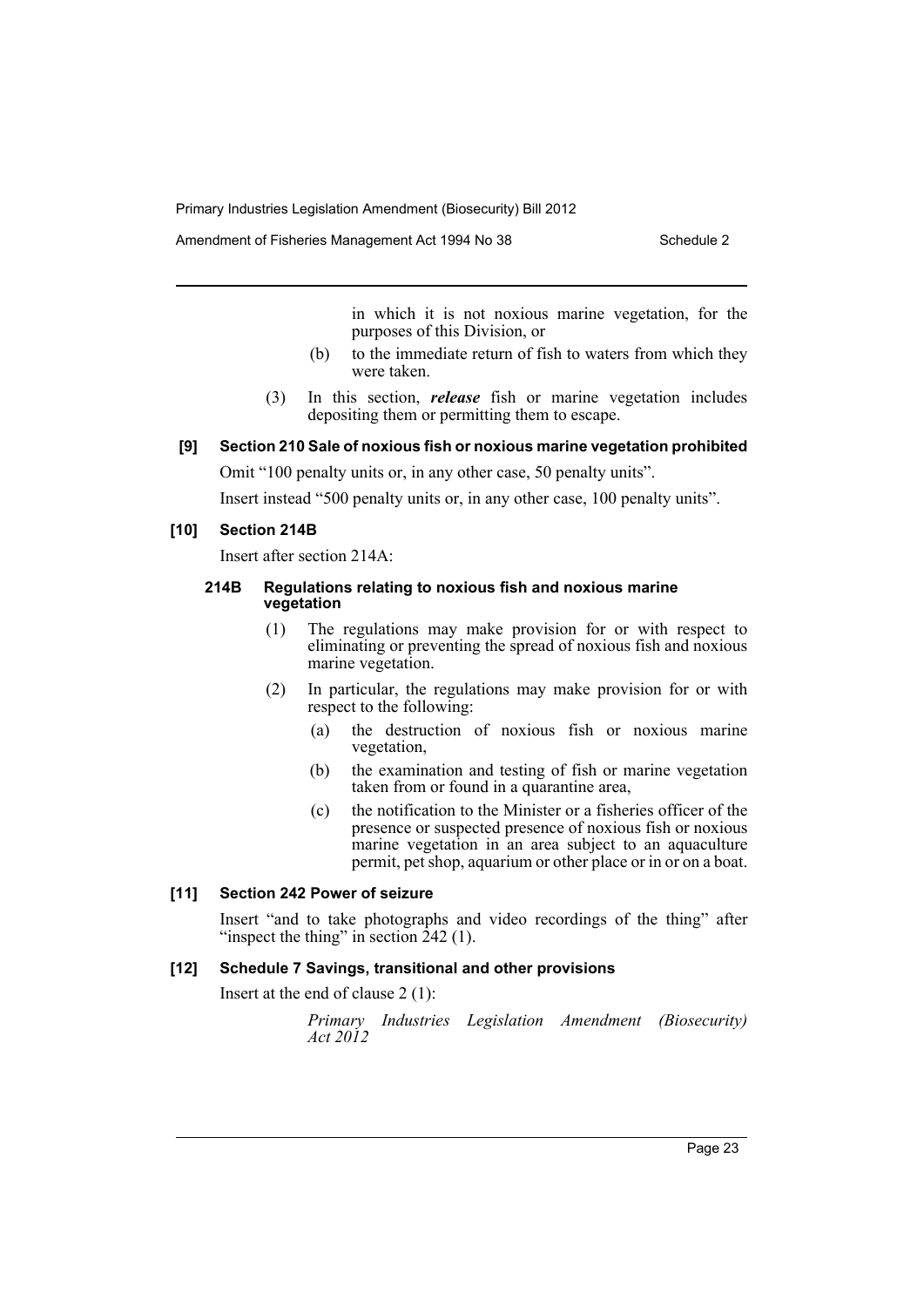Schedule 3 Amendment of Noxious Weeds Act 1993 No 11

# <span id="page-25-0"></span>**Schedule 3 Amendment of Noxious Weeds Act 1993 No 11**

#### **[1] Section 10 Emergency weed control orders**

Omit ", by order published in the Gazette," from section 10 (1).

#### **[2] Section 10 (2)**

Omit "3 months". Insert instead "12 months".

# **[3] Section 10 (2A)–(2C)**

Insert after section 10 (2):

- (2A) An emergency weed control order is to be published in the Gazette. However, if the Minister considers the order is required urgently, the order may be published:
	- (a) in a newspaper circulating, or by radio or television broadcast, in the area in which the land subject to the order is located, or, if appropriate, in a newspaper circulating throughout the whole State, or
	- (b) on the Department's internet website.
- (2B) If an order is published in accordance with subsection (2A) other than in the Gazette, the Minister is to publish the order as soon as practicable in the Gazette.
- (2C) The order commences on the day it is first published in accordance with this section, or on such later day as may be specified in the order.

#### **[4] Section 15 Occupiers of land must notify local control authority of notifiable weeds**

Omit "3 days". Insert instead "24 hours".

#### **[5] Section 16A**

Insert after section 16:

#### **16A Duty of other persons to notify local control authority of notifiable weeds**

A person who, in a professional capacity, becomes aware or suspects that a plant on land is a notifiable weed must notify the local control authority for the land of that fact within 24 hours of becoming aware or suspecting that the notifiable weed is on the land.

Maximum penalty: 20 penalty units.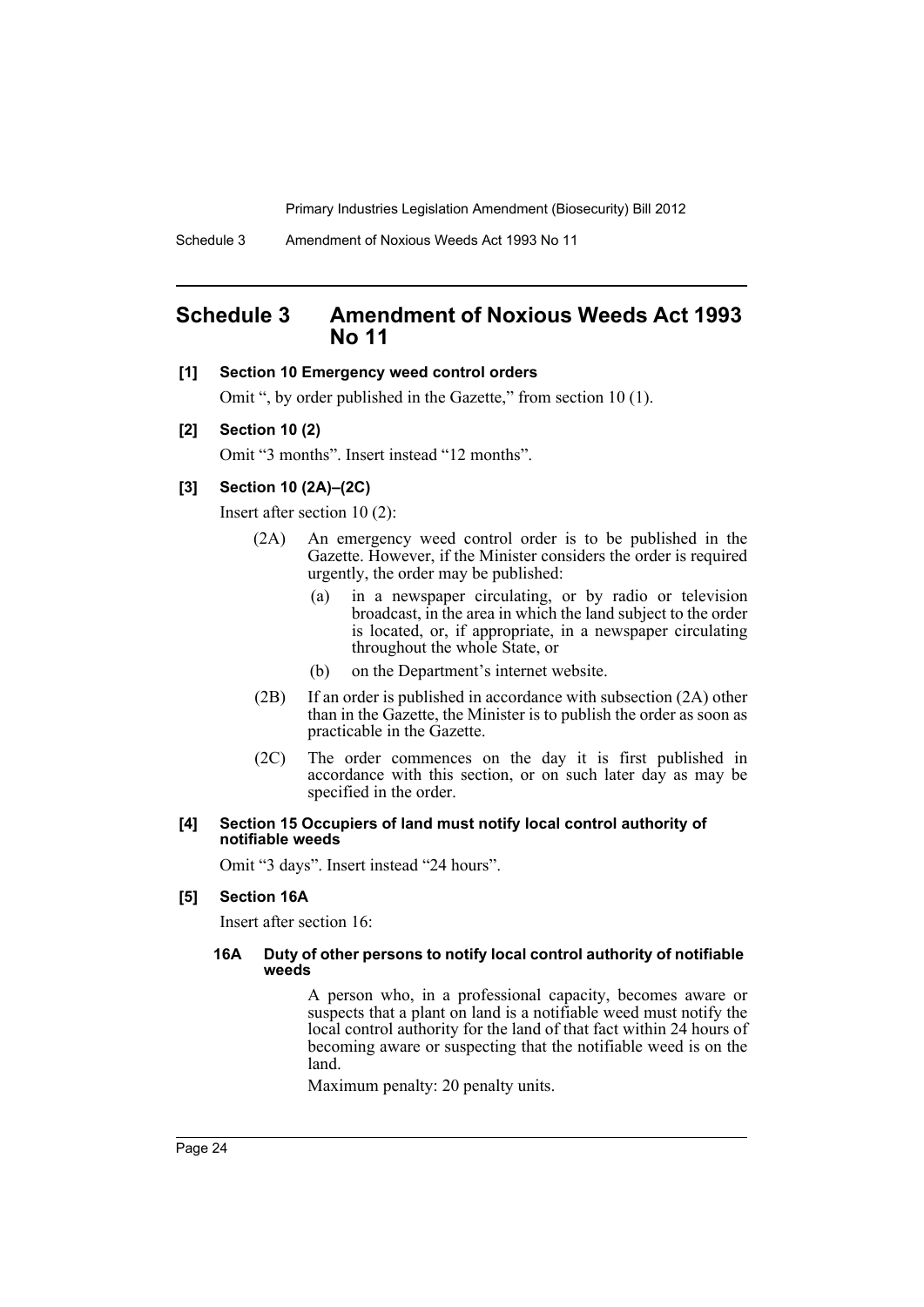Amendment of Noxious Weeds Act 1993 No 11 Schedule 3

#### **[6] Section 34A Minister may declare quarantine area**

Insert "or that the Minister considers are reasonably likely to spread to the land" after "the land" in section 34A (1).

# **[7] Section 34A (5)–(5B)**

Omit section 34A (5). Insert instead:

- (5) An order declaring land to be a quarantine area must be published in a newspaper circulating in the area in which the land is located. However, if the Minister considers that the order is urgently required, the order may be published on the Department's internet website.
- (5A) If an order is published in accordance with subsection (5) on the Department's internet website, the Minister is to publish the order as soon as practicable in a newspaper circulating in the area in which the land is located.
- (5B) The order commences on the day it is first published in accordance with this section, or on such later day as may be specified in the order.

# **[8] Section 34A (6)**

Omit "6 months". Insert instead "12 months".

#### **[9] Section 44 Inspections and investigations**

Insert after section 44 (c):

(c1) test, treat or disinfest any noxious weed material or any vegetable or other matter that the inspector or authorised officer reasonably suspects contains noxious weed material,

#### **[10] Section 44 (j)**

Insert after section 44 (i):

(j) test, treat or disinfest any box, container, package or receptacle (including any place that could be used as a receptacle) in or about those premises that the inspector or authorised officer reasonably suspects contains any noxious weed material or vegetable or other matter containing noxious weed material.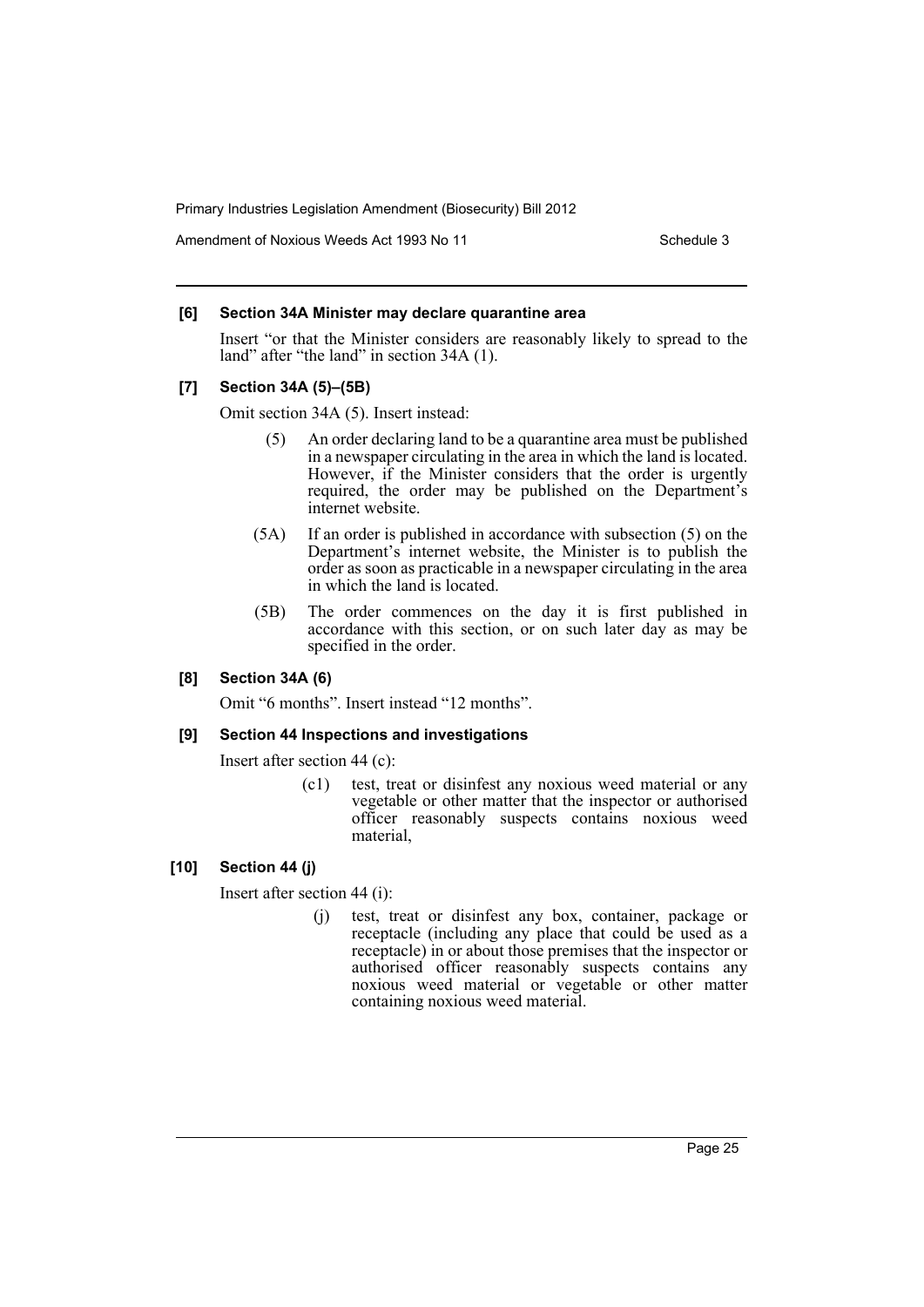Schedule 3 Amendment of Noxious Weeds Act 1993 No 11

# **[11] Section 64A**

Insert after section 64:

#### **64A Protection of emergency actions**

- (1) The Minister may, by order published in the Gazette, declare:
	- (a) that a notifiable weed emergency affects a specified part or the whole of New South Wales or there is a likelihood that such an emergency is imminent in New South Wales, and
	- (b) that it is necessary to make orders or take other actions under this Act (*emergency actions*) to control the notifiable weed concerned, and
	- (c) the specified period (the *emergency period*) during which emergency actions are required to be taken to enable effective control of the notifiable weed.
- (2) A court must not issue an interim injunction, make any other interim order or give any other interim relief having the effect of preventing, restricting or deferring any emergency action or anything authorised or required to be done pursuant to an emergency action during the emergency period.
- (3) An order under this section takes effect on publication or on such later day as is specified in the order.
- (4) This section does not prevent a court from making a permanent injunction or other final order in any proceedings at any time.

# **[12] Schedule 2 Savings, transitional and other provisions**

Insert at the end of clause 2 (1):

*Primary Industries Legislation Amendment (Biosecurity) Act 2012*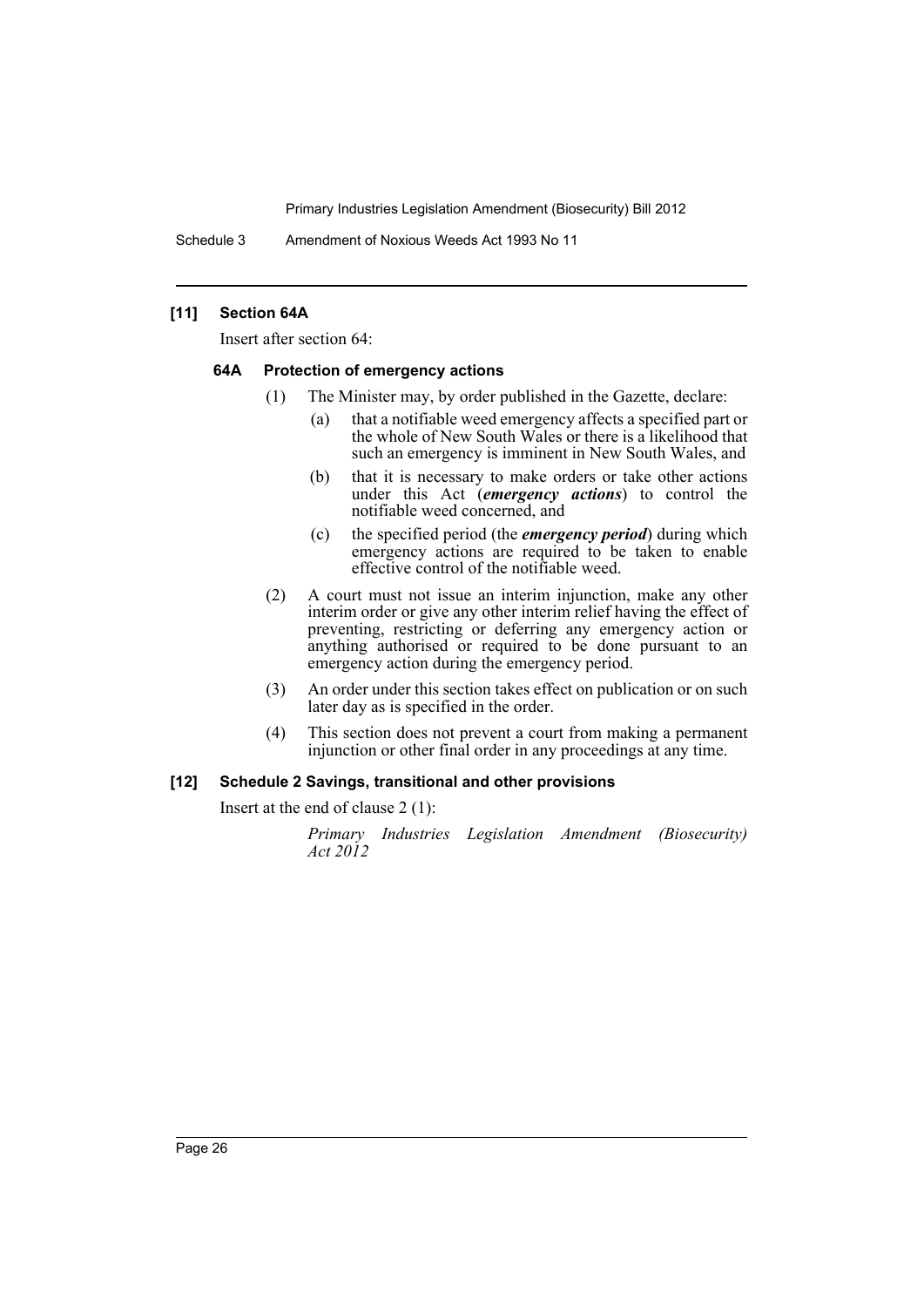Amendment of Plant Diseases Act 1924 No 38 Schedule 4

# <span id="page-28-0"></span>**Schedule 4 Amendment of Plant Diseases Act 1924 No 38**

#### **[1] Section 3 Definitions**

Omit "proclamation" wherever occurring from the definitions of *Disease*, *Fruit*, *Pest* and *Vegetable* in section 3 (1).

Insert instead "order".

# **[2] Section 3 (1)**

Insert in alphabetical order:

*Emergency disease* means a disease declared by an order under section 28B to be an emergency disease for the purposes of this Act.

*Emergency pest* means a pest declared by an order under section 28B to be an emergency pest for the purposes of this Act. *Land* includes:

- (a) a bay, inlet, lagoon, lake or body of water, whether inland or not and whether tidal or non-tidal, and
- (b) a watercourse, river or stream, whether tidal or non-tidal.

*Treat* means carry out a procedure for curing, alleviating, controlling, preventing or eradicating a disease or pest.

#### **[3] Section 3 (1), definition of "Infected"**

Insert "or infested" after "infected".

# **[4] Section 5A Treatment and eradication of diseases and pests**

Omit "published in the Gazette" from section 5A (1).

# **[5] Section 5A (2) (c)**

Insert "(whether or not infected)" after "any thing".

#### **[6] Section 5A (2) (d)**

Omit "in the Gazette". Insert instead "in accordance with this section".

# **[7] Section 5A (2A) and (2B)**

Insert after section 5A (2):

(2A) An order made by the Minister under this section is to be published in the Gazette. However, if the Minister considers the order is required urgently, the order may be published: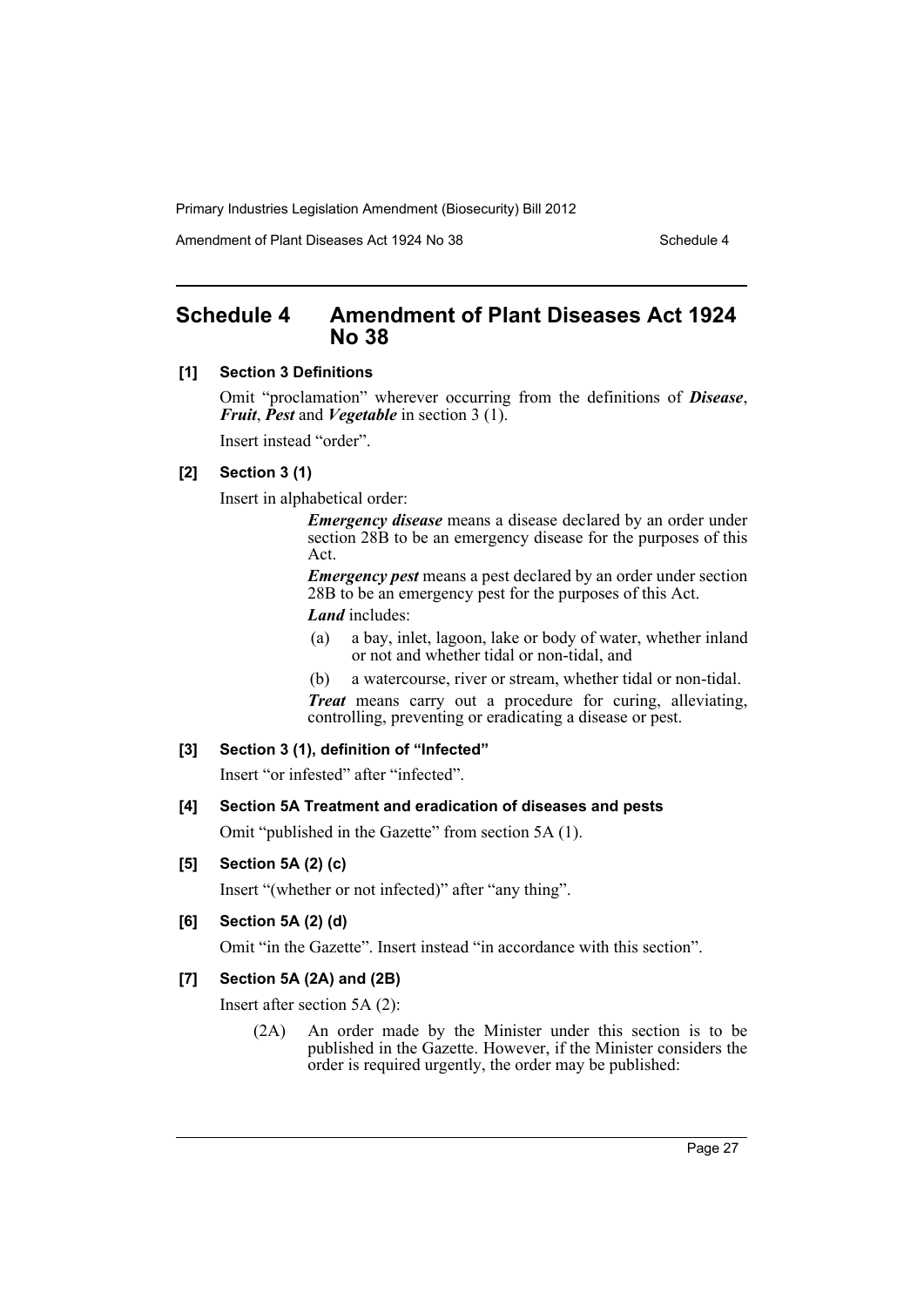- (a) in a newspaper circulating, or by radio or television broadcast, in the area to which the order applies, or
- (b) on the Department's internet website.
- (2B) If an order is published in accordance with subsection (2A) (a) or (b), the Minister is to publish the order as soon as practicable in the Gazette.

#### **[8] Section 5A (3)**

Omit the subsection. Insert instead:

(3) Sections 40 and 41 of the *Interpretation Act 1987* apply to an order made under subsection  $(1)$  in the same way as they apply to a statutory rule within the meaning of that Act published on the NSW legislation website.

#### **[9] Section 6 Declaration of quarantine area**

Omit "published in the Gazette".

#### **[10] Section 6 (2) and (3)**

Insert at the end of section 6:

- (2) A notification by the Minister under this section is to be published in the Gazette. However, if the Minister considers the notification is required urgently, the notification may be published:
	- (a) in a newspaper circulating, or by radio or television broadcast, in the area to which the notification applies, or
	- (b) on the Department's internet website.
- (3) If a notification is published in accordance with subsection  $(2)$  (a) or (b), the Minister is to publish the notification as soon as practicable in the Gazette.

#### **[11] Section 7 Undertaking in prescribed cases**

Insert after section 7 (3):

(4) For the purposes of this section, an inspector may, on behalf of the Minister, accept an undertaking given by an owner or occupier in a form acceptable to the inspector and release the owner or occupier from an undertaking.

# **[12] Section 8 Quarantine**

Omit "in the Gazette" from section 8 (5).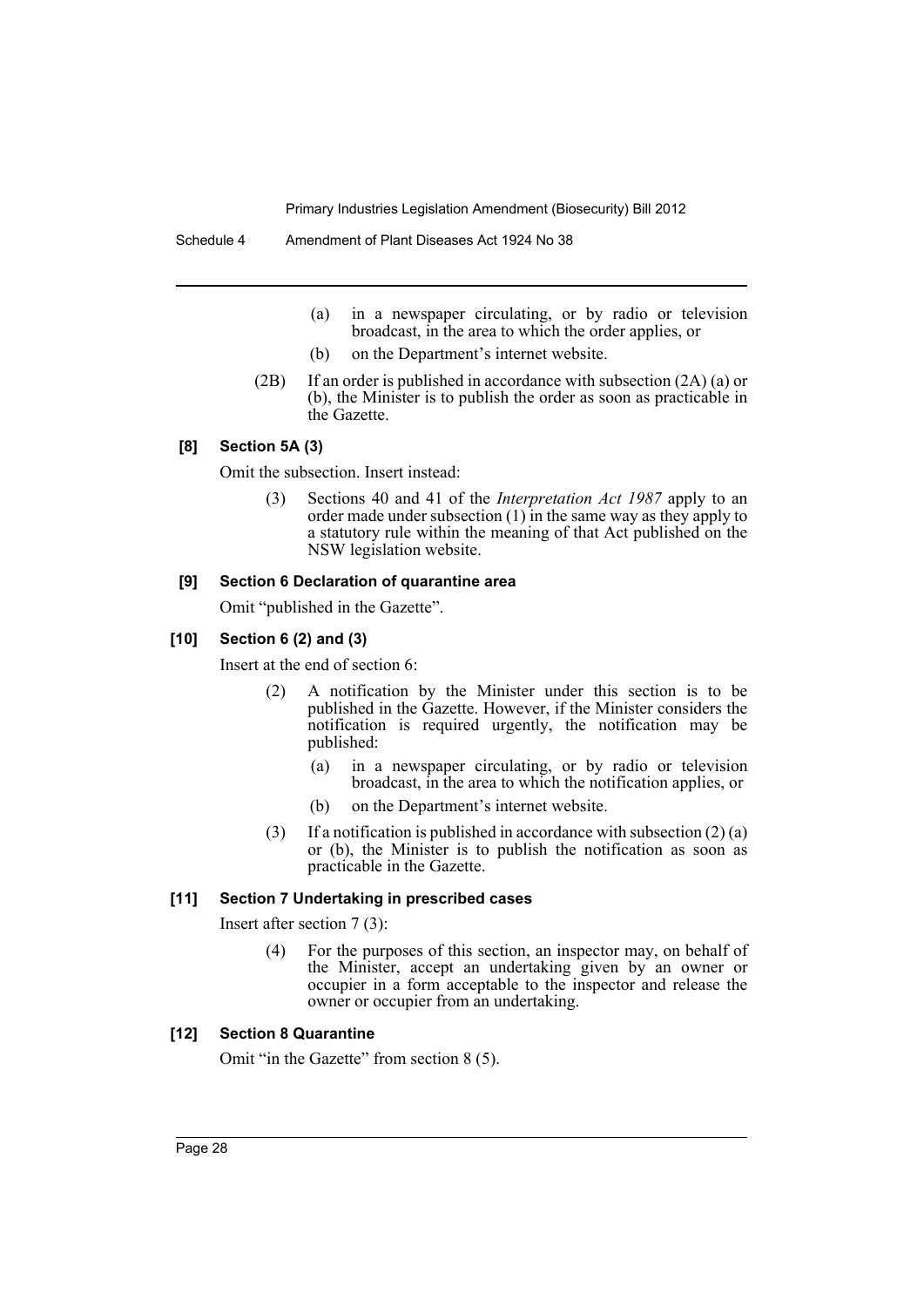Amendment of Plant Diseases Act 1924 No 38 Schedule 4

# **[13] Section 8 (6)**

Omit "a like".

#### **[14] Section 8 (7) and (8)**

Insert after section 8 (6):

- (7) A notification by the Minister under this section is to be published in the Gazette. However, if the Minister considers the notification is required urgently, the notification may be published:
	- (a) in a newspaper circulating, or by radio or television broadcast, in the area to which the notification applies, or
	- (b) on the Department's internet website.
- (8) If a notification is published in accordance with subsection  $(7)$  (a) or (b), the Minister is to publish the notification as soon as practicable in the Gazette.

# **[15] Section 10**

Omit the section. Insert instead:

# **10 Notification of notifiable diseases and pests**

- (1) This section applies to the following diseases and pests (*notifiable diseases and pests*):
	- (a) emergency diseases and emergency pests,
	- (b) diseases and pests specified for the purposes of this section by the Governor by proclamation published in the Gazette.
- (2) A person:
	- (a) who owns or occupies any land or premises on which the person suspects there is a notifiable disease or pest, or
	- (b) who owns, or is in charge of, or has in his or her possession or control, a plant, plant product or soil that the person suspects is infected with a notifiable disease or pest, or
	- (c) who is, in a professional capacity, consulted in relation to a plant, plant product or soil that the person suspects is infected with a notifiable disease or pest,

and who does not, as soon as possible after becoming aware of or suspecting the presence of the notifiable disease or pest report its presence to an inspector or the Director-General by the quickest means of communication available to the person is guilty of an offence.

Maximum penalty: 100 penalty units.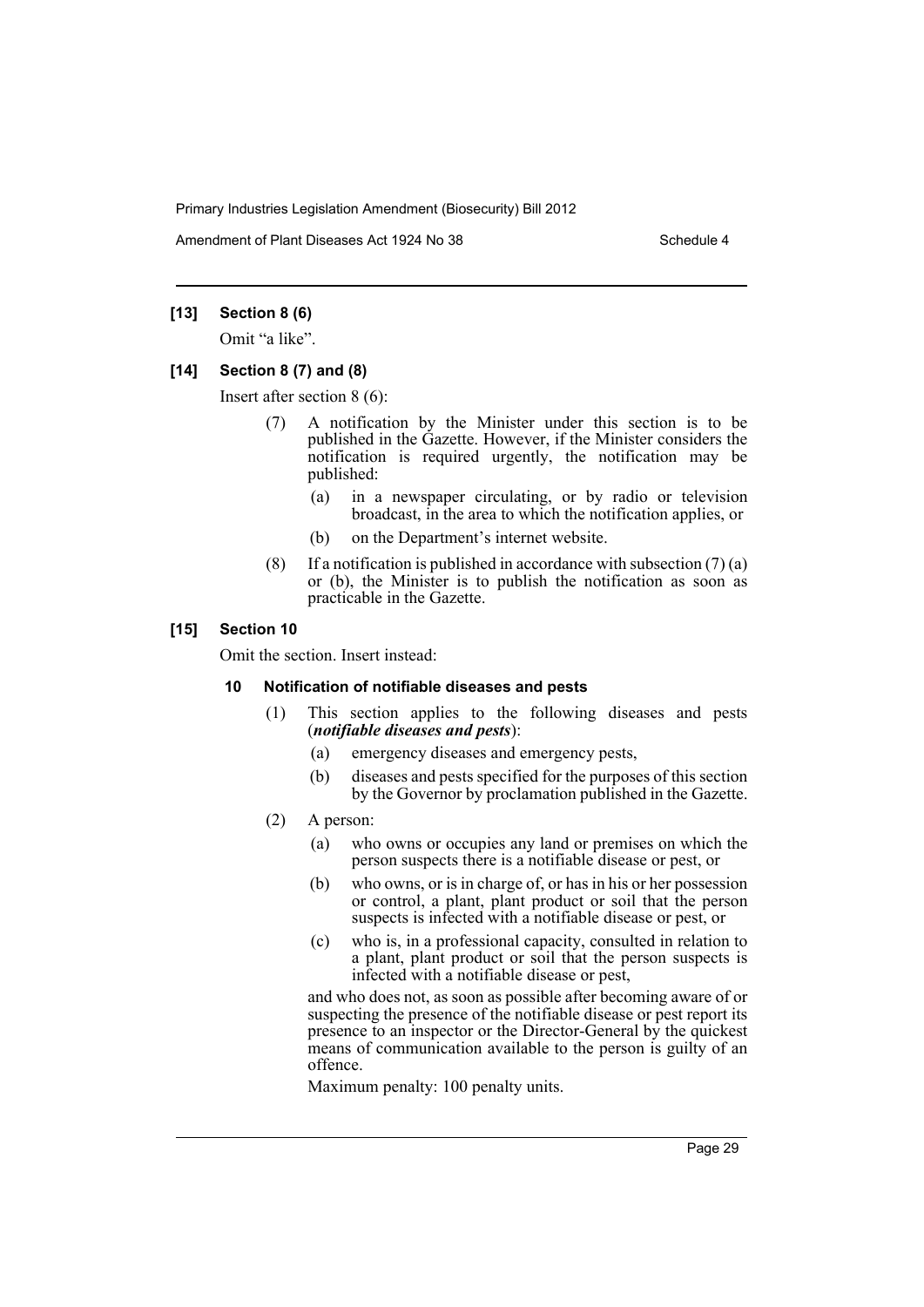Schedule 4 Amendment of Plant Diseases Act 1924 No 38

#### **[16] Section 13 Powers of inspection**

Insert before section 13 (1BA):

(1BAA) An inspector may enter any land, premises, vehicle or vessel for the purpose of carrying out surveillance work in relation to any plants, coverings or other things if the inspector reasonably suspects that a disease or pest is present at or is likely to spread to that land, premises, vehicle or vessel.

# **[17] Section 13 (1BA) (a)**

Omit "subsection (1B) (a)". Insert instead "subsection (1BAA) or (1B) (a)".

# **[18] Section 13 (1BA) (b)**

Insert "or take photographs or video recordings of" after "take samples of".

# **[19] Section 13A Control orders**

Insert after section 13A (1):

- (1A) If the Minister believes on reasonable grounds that it is necessary to do so in order to eradicate or prevent the spread of an emergency disease or emergency pest, an order may authorise an inspector to do any of the following:
	- (a) destroy or otherwise dispose of any plants or fruit (whether or not infected), or any coverings with which such plants or fruit have been contained,
	- (b) destroy any other property (other than a dwelling).

# **[20] Section 13A (5)**

Omit "6 months". Insert instead "12 months".

# **[21] Section 13B Objection to certain works authorised by control order**

Insert after section 13B (3):

(4) This section does not apply to an order under section 13A (1) that relates to an emergency disease or emergency pest or to an order referred to in section 13A (1A).

#### **[22] Section 15 Quarantine of infected lands or premises**

Omit "thereon for a period of not exceeding twenty-one days" from section 15 (1).

Insert instead "on the land or premises for a specified period".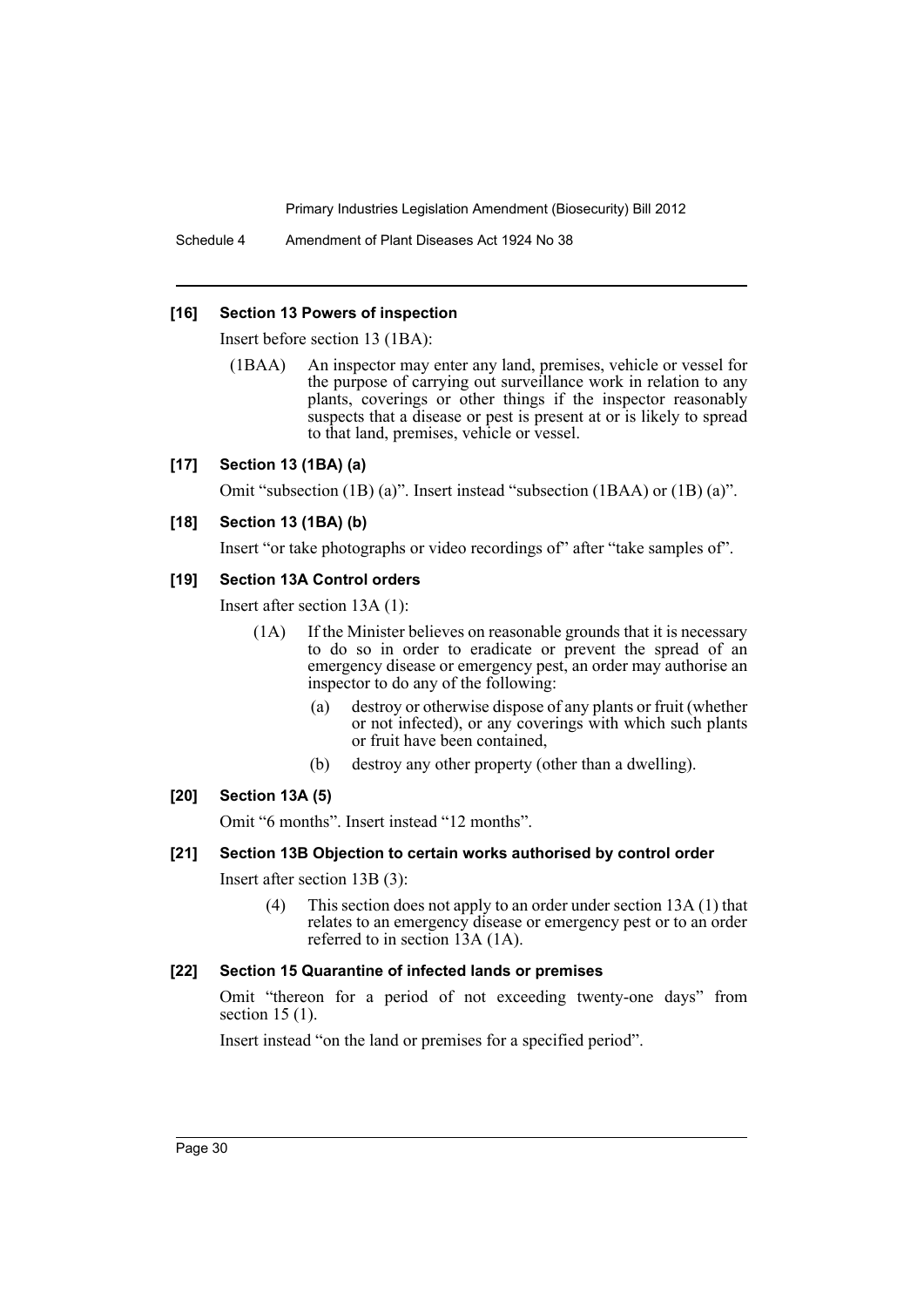Amendment of Plant Diseases Act 1924 No 38 Schedule 4

# **[23] Section 15 (2) and (3)**

Omit section 15 (2). Insert instead:

- The notice may specify the date on which a measure or act is to be taken or done or commenced and the period within which any such measure or act is to be completed.
- (3) The quarantine period specified is to be a period not exceeding 40 days, or such other period as the Director-General may determine in a specified case.

#### **[24] Section 18 Power to require information and documents**

Omit section 18 (1). Insert instead:

- (1) An inspector may do any of the following for the purposes of controlling, eradicating or preventing the spread of a disease or pest:
	- (a) require a person to answer any question that the inspector reasonably believes may provide information relevant to the control or eradication of the disease or pest or prevention of the spread of the disease or pest,
	- (b) require a person to produce any record or document,
	- (c) inspect and take extracts from or copies of any record or other document.

# **[25] Section 18 (2) (c)**

Insert at the end of section 18 (2) (b):

or

(c) without reasonable excuse, fails to produce any record or document,

# **[26] Section 18AA**

Insert after section 18:

# **18AA Protection from incrimination**

- (1) A person is not excused from a requirement under this Act to make a statement, to give or furnish information, to answer a question or to produce a document on the ground that the statement, information, answer or document might incriminate the person or make the person liable to a penalty.
- (2) However, any statement made or any information or answer given or furnished by a natural person in compliance with a requirement under this Act is not admissible in evidence against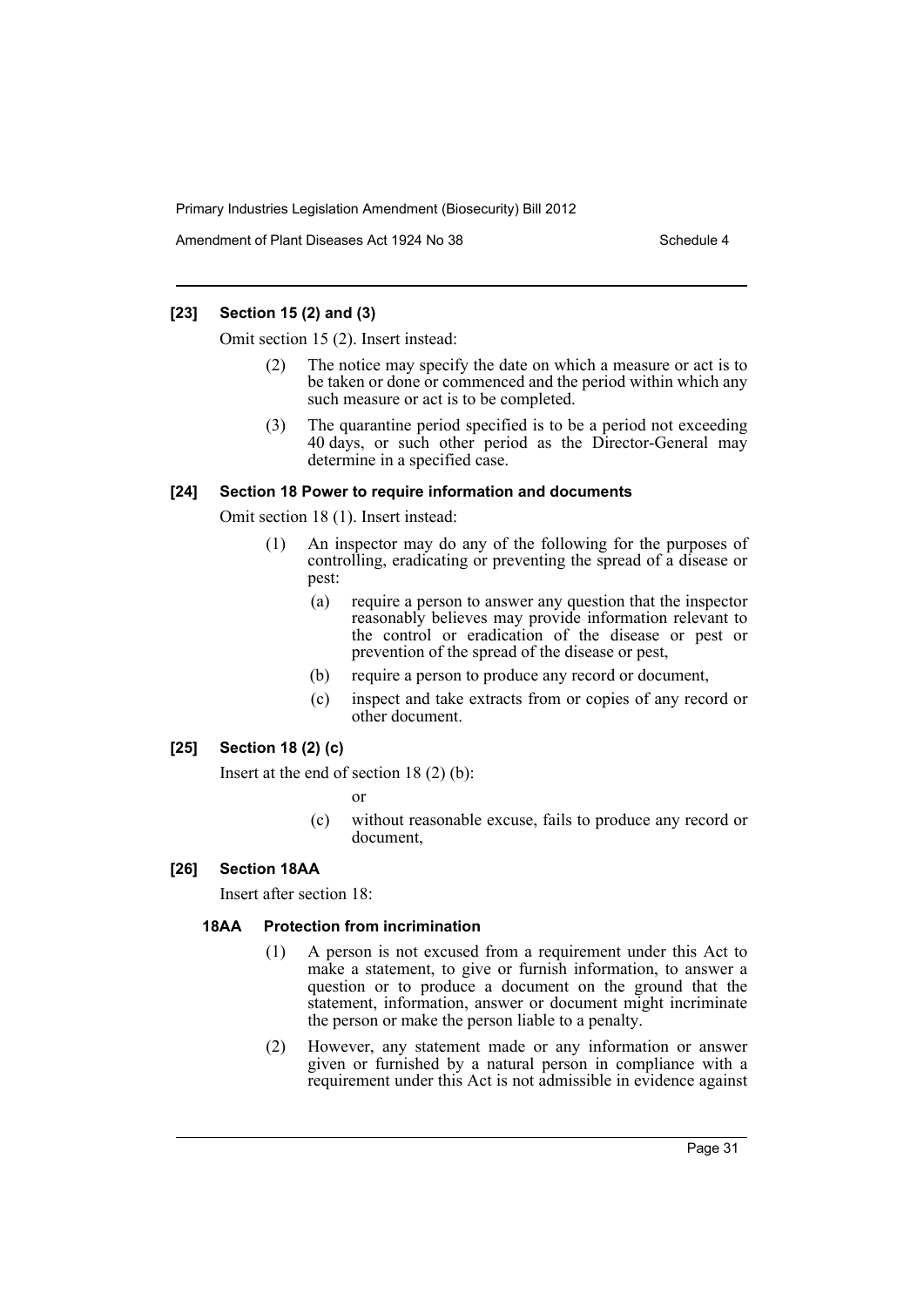the person in criminal proceedings (except proceedings for an offence under section 18, 23 (2),  $25A$  or  $25C$  if:

- (a) the person objected at the time to doing so on the ground that it might incriminate the person, or
- (b) the person was not warned on that occasion that the person may object to making the statement or giving or furnishing the information or answer on the ground that it might incriminate the person.
- (3) Any document produced by a person in compliance with a requirement under this Act is not inadmissible in evidence against the person in criminal proceedings on the ground that the document might incriminate the person.
- (4) Further information obtained as a result of a document produced, a statement made or information or answer given or furnished in compliance with a requirement under this Act is not inadmissible on the ground:
	- (a) that the document, statement, information or answer had to be produced, made, given or furnished, or
	- (b) that the document, statement, information or answer might incriminate the person.

#### **[27] Section 24A**

Insert after section 24:

#### **24A Protection of emergency actions**

- (1) The Minister may, by order published in the Gazette, declare:
	- (a) that a plant disease emergency involving an emergency disease or emergency pest affects a specified part or the whole of New South Wales or there is a likelihood that such an emergency is imminent in New South Wales, and
	- (b) that it is necessary to make orders or take other actions under this Act (*emergency actions*) to eradicate or prevent the spread of the emergency disease or emergency pest concerned, and
	- (c) the specified period (the *emergency period*) during which emergency actions are required to be taken to enable the eradication or prevention of the spread of the emergency disease or emergency pest to occur.
- (2) A court must not issue an interim injunction, make any other interim order or give any other interim relief having the effect of preventing, restricting or deferring any emergency action or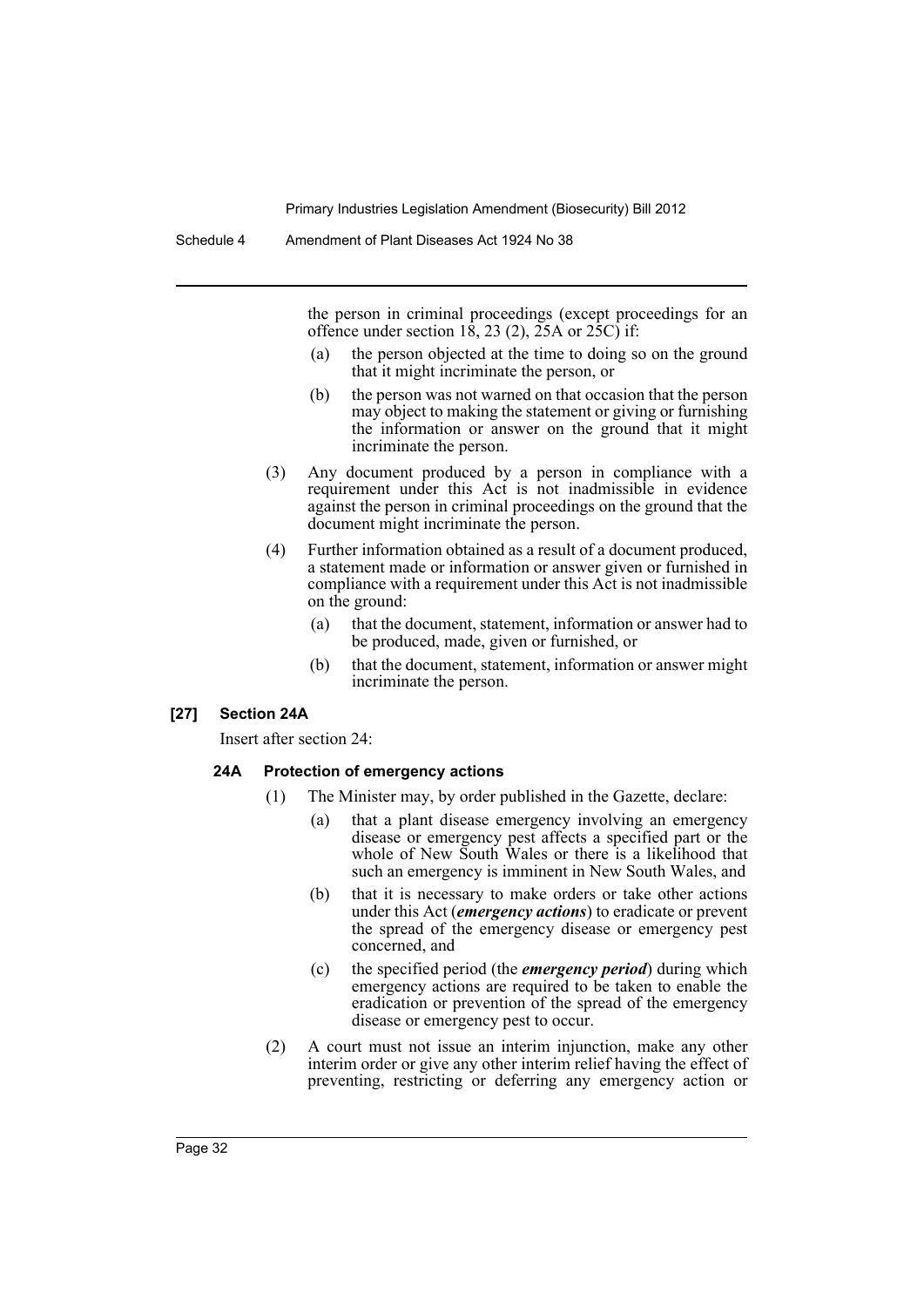Amendment of Plant Diseases Act 1924 No 38 Schedule 4

anything authorised or required to be done pursuant to an emergency action during the emergency period.

- (3) An order under this section takes effect on publication or on such later day as is specified in the order.
- (4) This section does not prevent a court from making a permanent injunction or other final order in any proceedings at any time.

#### **[28] Section 25 Persons not entitled to compensation**

Insert at the end of the section:

(2) This section does not prevent the payment of compensation in accordance with an agreement entered into by this State.

# **[29] Section 28B Orders relating to diseases and pests**

Omit "Governor may, by proclamation".

Insert instead "Minister may, by order".

# **[30] Section 28B (a)**

Insert ", or any other thing," after "plants".

# **[31] Section 28B (f) and (g)**

Insert at the end of section 28B (e):

, and

- (f) a disease to be an emergency disease for the purposes of this Act, and
- (g) a pest to be an emergency pest for the purposes of this Act.

#### **[32] Section 28B (2) and (3)**

Insert at the end of section 28B:

- (2) An order made by the Minister under this section is to be published in the Gazette. However, if the Minister considers the order is required urgently, the order may be published:
	- (a) in a newspaper circulating, or by radio or television broadcast, in the area to which the order applies, or
	- (b) on the Department's internet website.
- (3) If an order is published in accordance with subsection (2) (a) or (b), the Minister is to publish the order as soon as practicable in the Gazette.